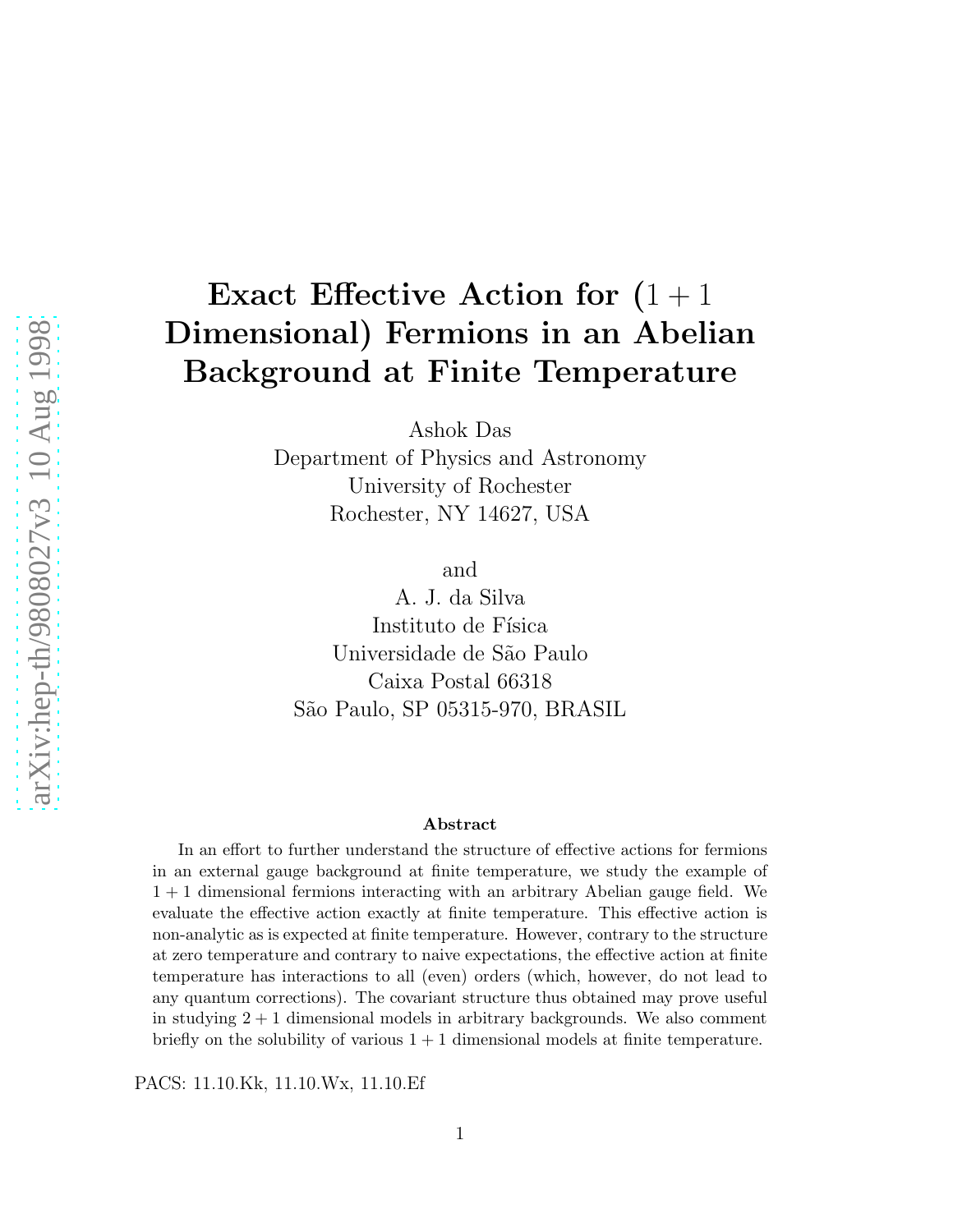#### 1 Introduction:

Finite temperature introduces various new features [\[1\]](#page-19-0) into quantum field theories that we are not used to at zero temperature. Thus, for example, it is known that various amplitudes as well as the effective actions can become non-analytic at finite temperature  $[1, 2, 3]$  $[1, 2, 3]$  (beyond  $0 + 1$  dimensions) which is connected with the existence of additional channels of reactions possible in a thermal medium. There are also various subtleties that arise, such as the modified Feynman combination formula[[1, 4, 5\]](#page-19-0), because the propagators do not have simple analytic behavior at finite temperature. More recently, it is also found that the effective action at finite temperature can be non-extensive[[6](#page-19-0)] unlike at zero temperature. Thus, for the  $0+1$  dimensional fermions interacting with an Abelian gauge field, the effective action at finite temperature becomes a non-polynomial function of  $(\int dt A)$  where A represents the external, Abelian gauge field. This new structure of the effective action has led to a successful understanding of the question of large gauge invariance, at finite temperature, in this model. This model has properties similar to that of the  $2 + 1$  dimensional fermions interacting with an arbitrary external gauge field in the sense that the radiative corrections induce a Chern-Simons term whose coefficient is a continuous function of temperature[[7, 8\]](#page-19-0) and, therefore, incompatible with the quanti-zation condition necessary for large gauge invariance to hold [\[9](#page-19-0)]. The study of the  $0+1$ dimensional model suggests a way for the understanding of the question of large gauge invariance in the  $2+1$  dimensional model at finite temperature and there have been several attempts to generalize the results of the  $0 + 1$  dimensional model to the case of the  $2 + 1$  dimensional model [\[10, 11](#page-19-0), [12](#page-19-0)]. However, these attempts, typically, deal with very specific gauge backgrounds and a systematic study of the effective action for the  $2 + 1$ dimensional fermions interacting with an arbitrary gauge background is still lacking.

While various properties of the  $0+1$  dimensional model, at finite temperature, are quite well understood [\[13](#page-19-0), [14](#page-19-0)], it is not at all obvious how the structure should be generalized to higher dimensions. For one thing, in  $0+1$  dimensions, there is only one component for the gauge field and, consequently, it is not clear what would be the appropriate covariant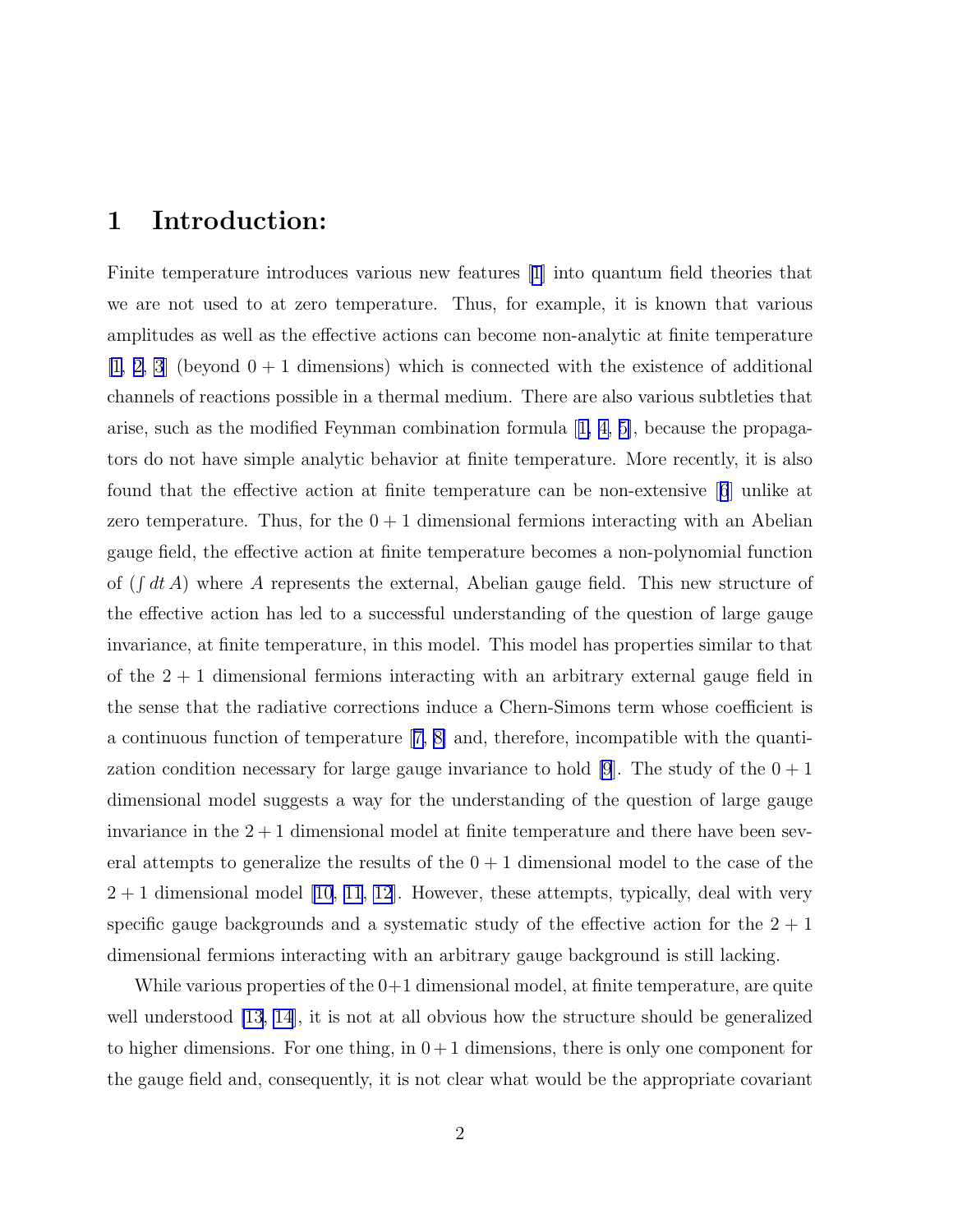structure that would generalize to higher dimensions. Second, as pointed out earlier, at finite temperature, the effective action can become non-analytic beyond  $0+1$  dimensions and this makes any generalization of the results of the  $0 + 1$  dimensional model (where there is no problem of non-analyticity) to higher dimensions additionally tricky. For these reasons, we have chosen to study, in this paper, a model of intermediate complexity, namely, the  $1 + 1$  dimensional fermions interacting with an arbitrary external Abelian gauge field with the hope that it would shed light on some of the issues raised.

We consider massless fermions interacting with an external Abelian gauge field which, of course, can be exactly solved at zero temperature (leads to only quadratic terms in the effective action) and is associated with the solubility of various two dimensional models [\[15, 16, 17, 18\]](#page-20-0). This model, of course, is not directly related to the question of large gauge invariance, but it is the structure of the effective action at finite temperature that we are interested in. It is well known that the chiral anomaly (which is responsible for the solubility of the model) of this model is not changed in the presence of temperature [\[1,](#page-19-0) [19](#page-20-0), [20](#page-20-0)]. In a gauge invariant regularization (which is what we will use, but let us emphasize that the finite temperature calculations are all finite and it is the zero temperature calculation that needs a regularization), therefore, it would seem, a priori, that there would be no temperature dependent corrections to the effective action. Namely, if there is a temperature dependent correction,  $\Gamma^{(\beta)}$ , it must satisfy

$$
\partial_{\mu} \frac{\delta \Gamma^{(\beta)}}{\delta A_{\mu}} = 0 = \epsilon_{\mu\nu} \partial^{\mu} \frac{\delta \Gamma^{(\beta)}}{\delta A_{\nu}} \tag{1}
$$

With the usual assumptions of locality, then, it would follow that  $\Gamma^{(\beta)} = 0$ . However, as we have learnt from the study of the  $0 + 1$  dimensional model [\[6\]](#page-19-0), the effective action at finite temperature can be non-extensive in which case, it is not necessary for  $\Gamma^{(\beta)}$  to vanish.In fact, taking from the results of the  $0+1$  dimensional model [[6](#page-19-0), [13\]](#page-19-0), we note that a simple, non-extensive quadratic term in the effective action of the form (c is a constant)

$$
\Gamma_q = c \left( \int d^2 x \, A_\mu(x) \right) \left( \int d^2 y \, A^\mu(y) \right) \tag{2}
$$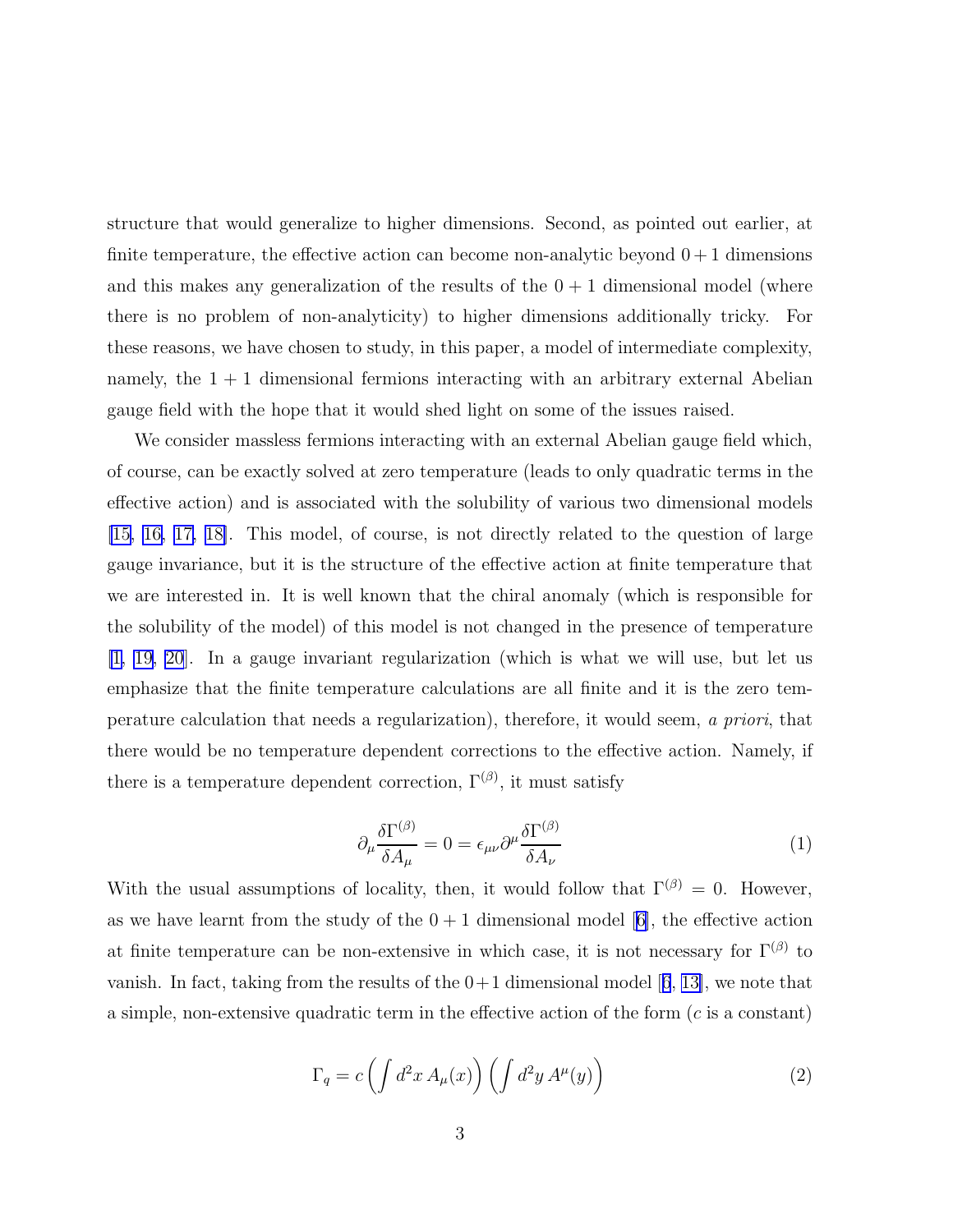can give rise to a current that has vanishing divergence and curl. Thus, we would like to systematically study the structure of the effective action for this  $1+1$  dimensional model at finite temperature.

The paper is organized as follows. In section 2, we recapitulate briefly the structure of the quadratic effective action at zero temperature. We, then, generalize a theorem of zero temperature[[21\]](#page-20-0) which shows that the effective action would continue to be quadratic even at finite temperature. In section 3, we evaluate the two point function to show that the quadratic term does have a temperature dependent correction which does not alter the current conservation and the anomaly of the theory. The non-analytic structure of this correction is pointed out and the quadratic temperature dependent term of the effective action is expressed in a manifestly covariant fashion. As we have mentioned earlier, generally, various subtleties arise at finite temperature. Consequently, in section 4, we calculate explicitly the 3-point and the 4-point functions. While the 3-point function vanishes (in fact, all the odd point functions must vanish because of charge conjugation invariance), surprisingly, the 4-point function is nontrivial at finite temperature and correspondingly, there is a quartic term in the temperature dependent effective action. We clarify the reason for the failure of the general theorem. We also obtain the general form for the 2n-point function which is nontrivial and, thereby, determine the complete effective action at finite temperature. We show that, in a dynamical gauge theory, these additional interactions, however, do not generate any quantum mechanical correction which is yet a new feature at finite temperature. In section 5, we make some brief comments about the solubility of various two dimensional models at finite temperature and present some brief conclusions in section 6.

## 2 General Theorem:

In this section, we will recapitulate briefly the structure of the effective action at zero temperature and prove a general theorem following the method at zero temperature [\[21](#page-20-0)] concerning the structure of the effective action at finite temperature. Let us note that we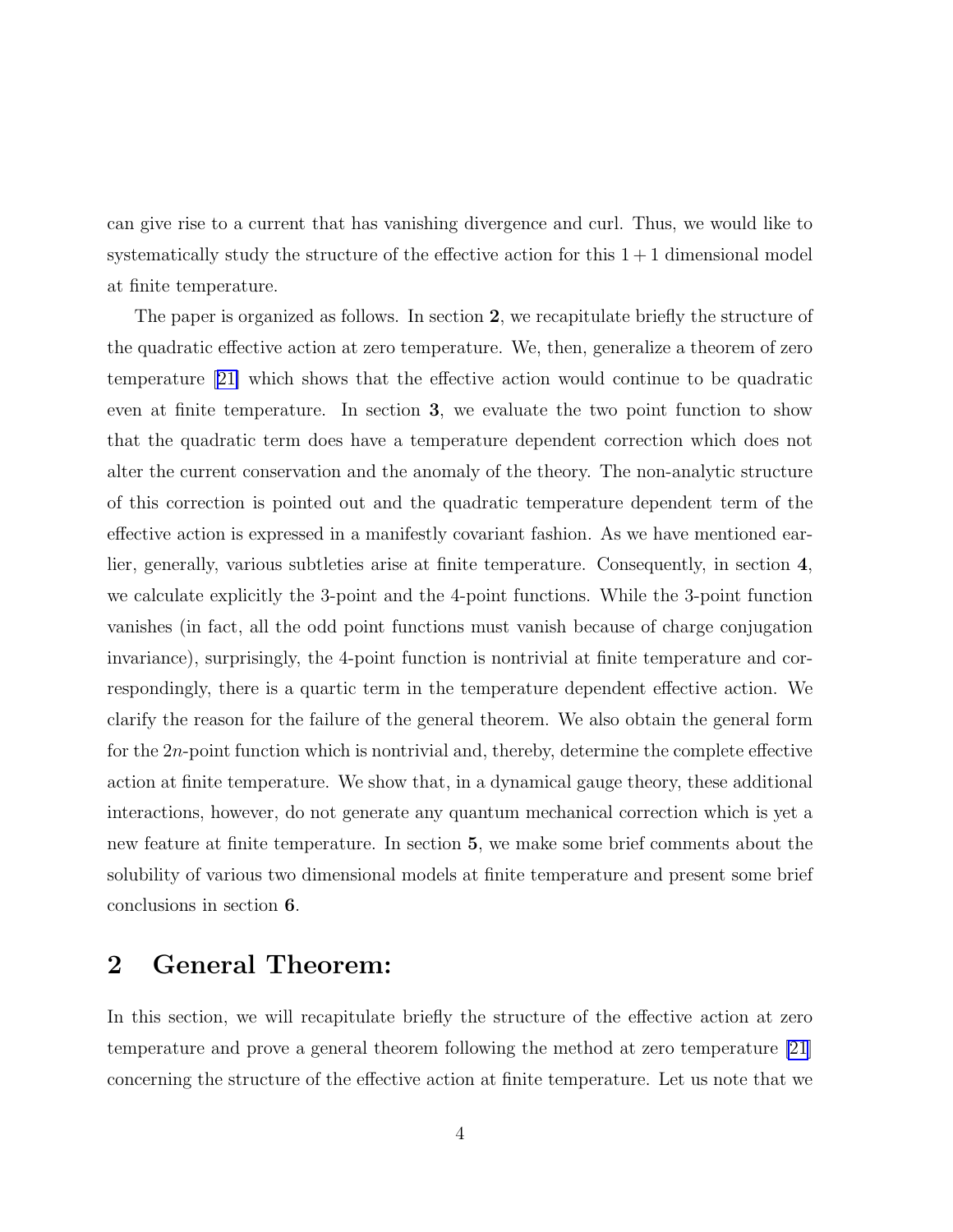<span id="page-4-0"></span>are interested in the  $1 + 1$  dimensional model described by the Lagrangian density

$$
\mathcal{L} = \overline{\psi}\gamma^{\mu}(i\partial_{\mu} - eA_{\mu})\psi.
$$
\n(3)

We use  $\eta^{\mu\nu} = (+,-)$  with  $\mu, \nu = 0, 1$ . Although not necessary, a representation for the Dirac matrices can be chosen to be  $\gamma^0 = \sigma_2$ ,  $\gamma^1 = i\sigma_1$ . In  $1+1$  dimensions, the gamma matrices further satisfy the identity

$$
\gamma^{\mu}\gamma^{\nu} = \eta^{\mu\nu} + \epsilon^{\mu\nu}\gamma_5 \tag{4}
$$

where  $\gamma_5 = \gamma^0 \gamma^1$  and  $\epsilon^{\mu\nu}$  is the anti-symmetric Levi-Civita tensor with  $\epsilon^{01} = 1$ . Integrating out the fermions in the path integral leads to the effective action

$$
\Gamma[A] = -i \ln \frac{\det (i\partial - eA)}{\det (i\partial)} \n= -i \ln \det (1 - eS(p)A) \n= -i \text{Tr} \ln (1 - eS(p)A).
$$
\n(5)

Here, we have normalized the effective action so that it vanishes for vanishing external field. The "Tr"in (5) stands for the trace in a complete basis as well as a Dirac trace and  $S(p)$  is the propagator for the fermion.

We can expand the logarithm in (5) which leads to a power series representation for the effective action

$$
\Gamma[A] = i \text{Tr} \left( (eS(p)A) + \frac{(e^2 S(p)AS(p)A)}{2} + \cdots \right)
$$
 (6)

Here  $S(p)$  and  $A(x)$  are supposed to be non-commuting operators and the effective action, in general, contains an infinite number of terms. However, let us note that, in  $1 + 1$ dimensions, we can decompose the vector field as

$$
A_{\mu} = \frac{1}{e} (\partial_{\mu} \sigma + \epsilon_{\mu\nu} \partial^{\nu} \phi)
$$
\n(7)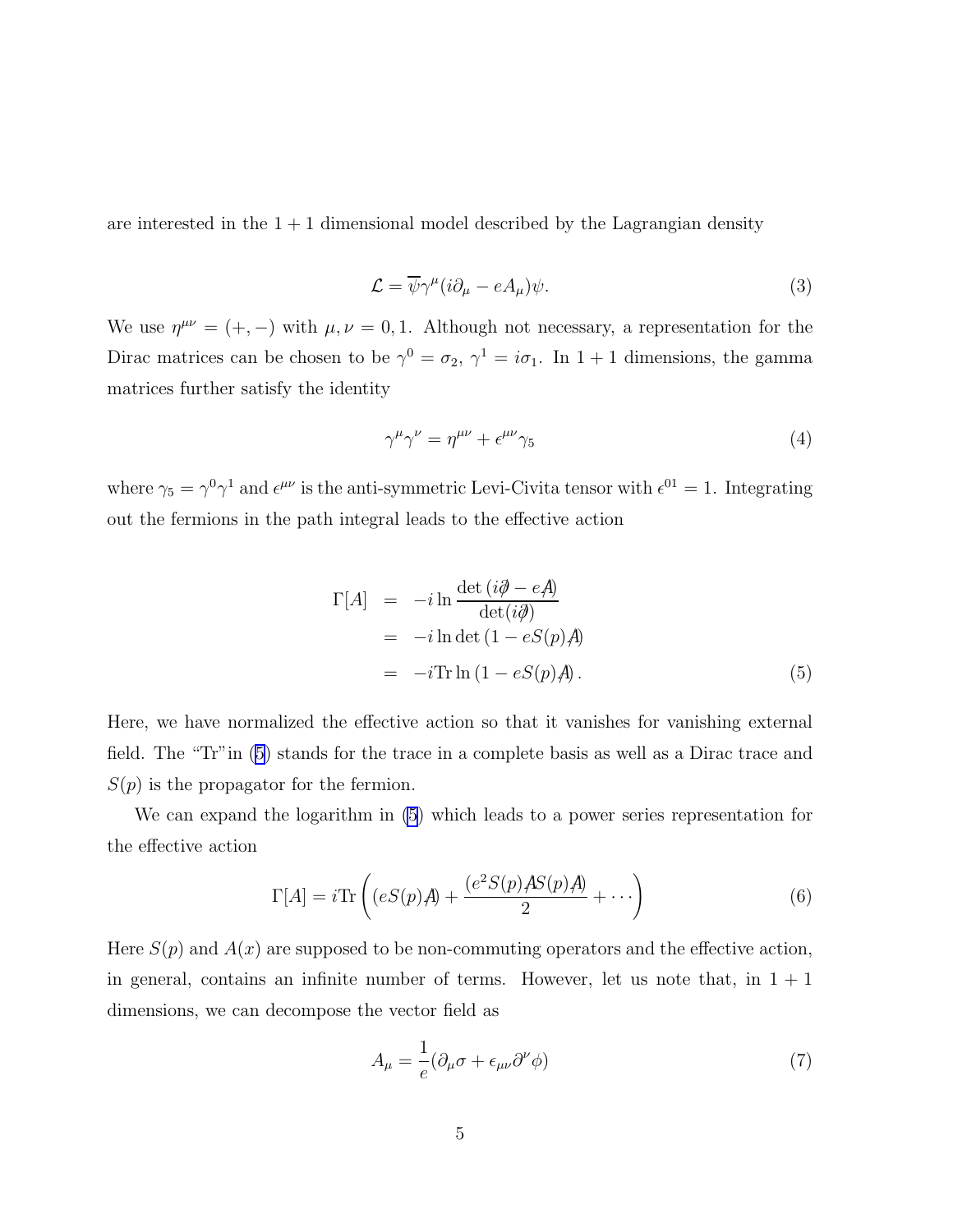<span id="page-5-0"></span>and that at zero temperature, the fermion propagator has the form  $(i\epsilon$  prescription is understood)

$$
S(p) = \frac{1}{p}.\tag{8}
$$

It is, therefore, clear that at zero temperature, we can write (using([4](#page-4-0)))

$$
eS(p)A = \frac{1}{p}(\partial \sigma - \gamma_5 \partial \phi)
$$
  
= 
$$
\frac{1}{p}(-i)[p, \sigma] + \gamma_5 \frac{1}{p}(-i)[p, \phi]
$$
  
= 
$$
-i\sigma + i\frac{1}{p}\sigma p - i\gamma_5 \phi + i\gamma_5 \frac{1}{p}\phi p.
$$
 (9)

It now follows from this that

$$
(eS(p)A)^{2} = -i\left[\sigma + \gamma_{5}\phi, (eS(p)A)\right]
$$
\n(10)

which gives

$$
\text{Tr}(eS(p)A)^{n+1} = -\frac{i}{n}\text{Tr}\left[\sigma + \gamma_5\phi, (eS(p)A)^n\right]
$$
\n(11)

For  $n > 1$ , these integrals are convergent and hence one can use the cyclicity of the trace to conclude that all the terms in the effective action in([6\)](#page-4-0) which are higher order than the quadratic vanish at zero temperature. Even the linear term in([6\)](#page-4-0) vanishes because of the odd nature of the integrand. The quadratic term in the effective action can be evaluated in a straightforward manner and a gauge invariant regularization gives the complete effective action at zero temperature to be (although there is a one parameter freedom of regularization, we will use a gauge invariant regularization for simplicity)

$$
\Gamma^{(0)}[A] = \frac{e^2}{2\pi} \int d^2x \, A_\mu \left( \eta^{\mu\nu} - \frac{\partial^\mu \partial^\nu}{\partial^2} \right) A_\nu. \tag{12}
$$

The above proof can also be easily generalized to finite temperature. Let us recall that, at finite temperature, the fermion propagator has the form [\[1\]](#page-19-0)

$$
S(p) = \frac{1}{p} + 2i\pi pn(|p^0|) \delta(p^2)
$$
 (13)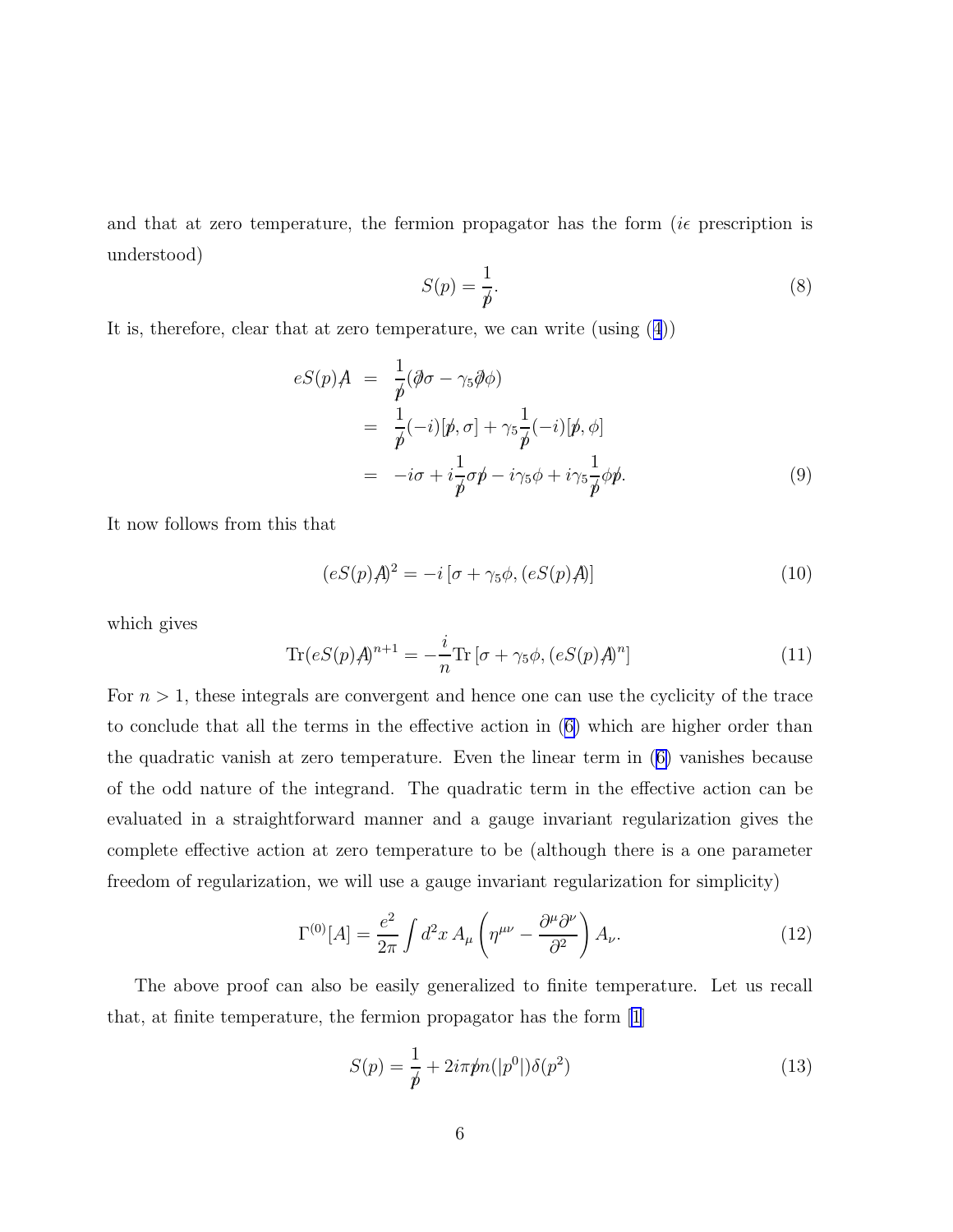<span id="page-6-0"></span>where  $n(|p^0|)$  represents the fermion distribution function  $(\beta = \frac{1}{kT}, k =$  Boltzmann constant)

$$
n(|p^0|) = \frac{1}{e^{\beta|p^0|} + 1} \tag{14}
$$

We note that, with the parameterization in [\(7\)](#page-4-0), we can write

$$
eS(p)A = -iS(p)\{[\not p, \sigma] + \gamma_5[\not p, \phi]\}
$$
  
= 
$$
-i\left[\sigma - \frac{1}{\not p}\sigma\not p - 2i\pi\not p n(|p^0|)\delta(p^2)\sigma\not p + \gamma_5\left\{\phi - \frac{1}{\not p}\phi\not p - 2i\pi\not p n(|p^0|)\delta(p^2)\phi\not p\right\}\right]
$$
(15)

Although this is very different from the structure at zero temperature, namely, eq. [\(9](#page-5-0)), it still leads to

$$
(eS(p)A)^{2} = -i\left[\sigma + \gamma_{5}\phi, (eS(p)A)\right]
$$
\n(16)

Consequently, as in the zero temperature case, we can write

$$
\text{Tr}(eS(p)A)^{n+1} = -\frac{i}{n}\text{Tr}\left[\sigma + \gamma_5\phi, (eS(p)A)^n\right]
$$
\n(17)

which, therefore, would seem to suggest that much like the zero temperature case, the finite temperature effective action is at most quadratic in the external fields. In fact, the linear terms vanish by anti-symmetry of the integrand and so, it would seem that the only modification that temperature might induce is at most to change the two point function.

# 3 Two Point Function:

The calculation of the two point function is not really very difficult. There is only one Feynman diagram to evaluate which has the form ( $i\epsilon$  prescription is understood)

$$
i\Gamma^{\mu\nu}(p^0, p^1) = -e^2 \int \frac{d^2k}{(2\pi)^2} \left\{ k_+^{\mu}(k+p)_+^{\nu} + k_-^{\mu}(k+p)_-^{\nu} \right\} \times \left( \frac{1}{k^2} + 2i\pi n(|k^0|) \delta(k^2) \right) \left( \frac{1}{(k+p)^2} + 2i\pi n(|k^0 + p^0|) \delta((k+p)^2) \right) (18)
$$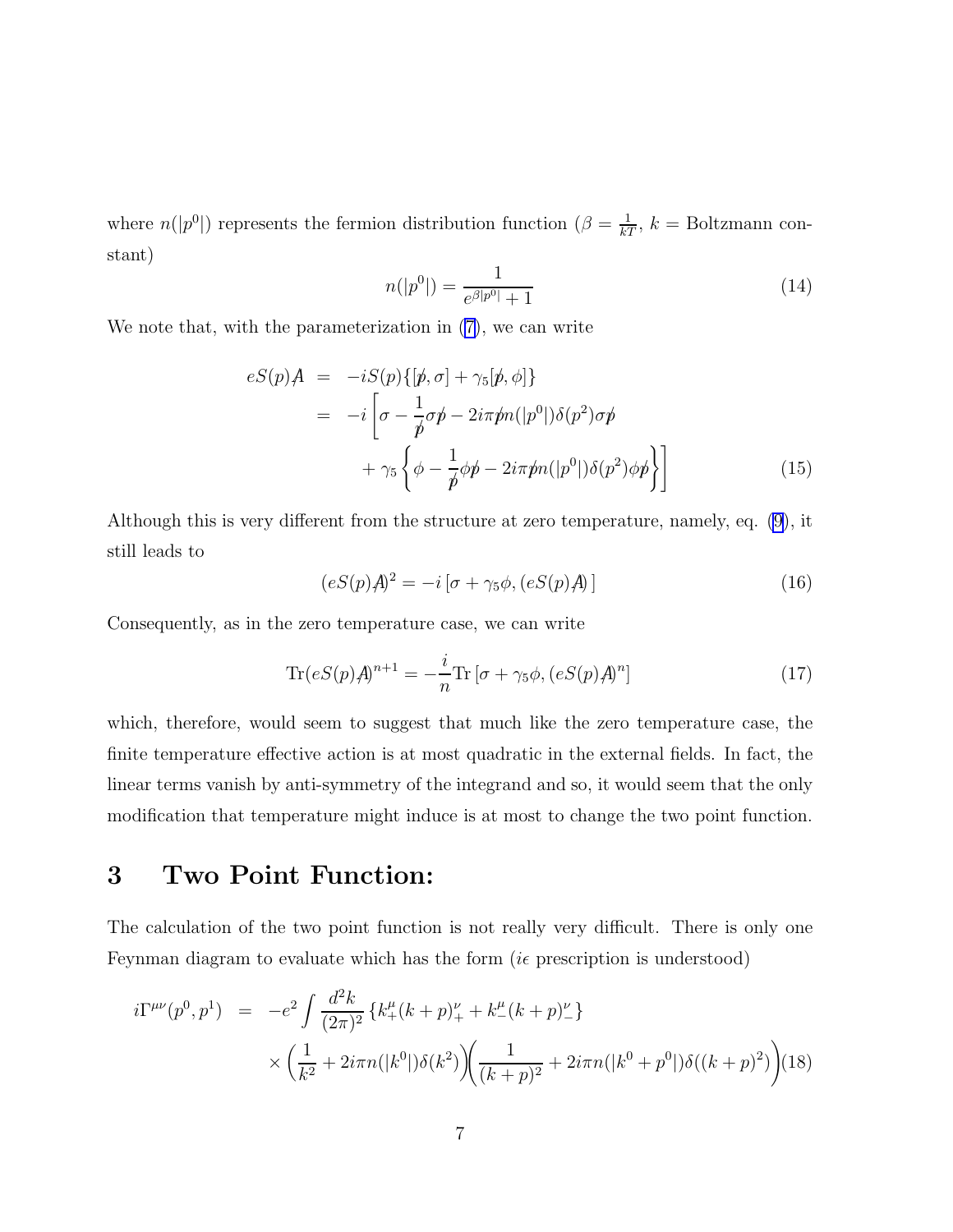<span id="page-7-0"></span>where we have defined

$$
k_{\pm}^{\mu} = (\eta^{\mu\nu} \pm \epsilon^{\mu\nu}) k_{\nu} \tag{19}
$$

The zero temperature part, of course, can be read out from eq. [\(12\)](#page-5-0) and, therefore, we would concern ourselves, in this section, only with possible temperature dependent corrections to the two point function. We note from the definition in eq. (19) that only two independent tensor structures arise from [\(18](#page-6-0)). The evaluation is straightforward and we have

$$
i\Gamma^{00(\beta)}(p^0, p^1) = i\Gamma^{11(\beta)}(p^0, p^1) = (\delta(p_-) + \delta(p_+)) I_2
$$

$$
i\Gamma^{01(\beta)}(p^0, p^1) = i\Gamma^{10(\beta)}(p^0, p^1)
$$
  
=  $(\delta(p_-) - \delta(p_+)) I_2$  (20)

Here, we have defined

$$
p_{\pm} = p^0 \pm p^1 \tag{21}
$$

and

$$
I_2 = \frac{(2ie\pi)^2}{2} \int \frac{dk^1}{(2\pi)^2} \left[ \epsilon(k^1)\epsilon(k^1+p^1)\{n(|k^1|)+n(|k^1+p^1|) -2n(|k^1|)n(|k^1+p^1|) \} \right]
$$
(22)

Here  $\epsilon(x)$  stands for the alternating step function.

Thus, we see that there is indeed a temperature dependent correction to the two point function. Furthermore, there are several things to note from the structure of the temperature dependent part in (20). First, it is easy to verify from (20) that

$$
p_{\mu} \Gamma^{\mu\nu(\beta)}(p^0, p^1) = 0 = p_{\nu} \Gamma^{\mu\nu(\beta)}(p^0, p^1)
$$
\n(23)

so that this additional correction is transverse as gauge invariance would require. Furthermore, it is also equally straightforward to check that

$$
\epsilon_{\mu\nu} p^{\mu} \Gamma^{\nu\lambda(\beta)}(p^0, p^1) = 0 = \epsilon_{\mu\lambda} p^{\mu} \Gamma^{\nu\lambda(\beta)}(p^0, p^1)
$$
\n(24)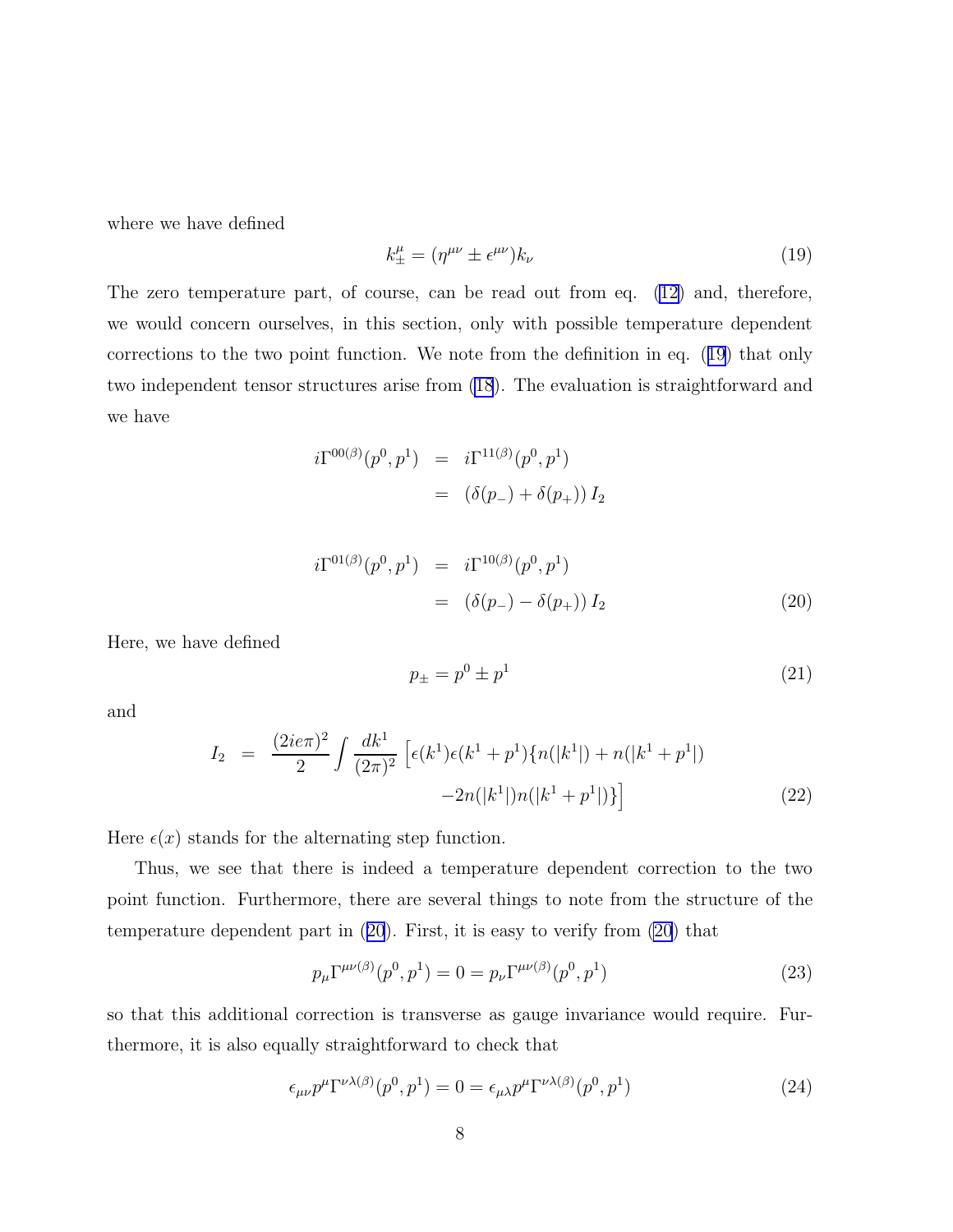<span id="page-8-0"></span>In other words, this temperature dependent correction would lead to a modification in the current which has vanishing divergence as well as curl (and yet is not trivial).

Thetwo point function, in eq. ([20](#page-7-0)) is clearly non-analytic at the origin in the  $(p^0, p^1)$ plane which is best seen by writing

$$
p^0=\alpha p^1
$$

and noting that in the limit  $p^1 \to 0$ , the amplitude depends on the parameter  $\alpha$ . This is the well known non-analyticity in the two point function that is expected at finite temperature. However, it is interesting to note that the non-analyticity, in this case, manifests essentially in the structure of the delta functions which is also quite crucial for the current conservation as well as the vanishing of the anomaly (which is clear from eqs. [\(23](#page-7-0), [24\)](#page-7-0)). We suspect that this is a structure that may generalize to higher dimensions in a calculation with an arbitrary gauge background. (We would like to point out here that this dependence on the delta function is a particular generalization of the  $0 + 1$ dimensional result[[13, 14\]](#page-19-0) where the two point function has only one component and is proportional to  $\delta(p)$ .)

The two point function, of course, can be expressed in a more covariant form. The standardway to do this is to introduce a velocity for the heat bath,  $u^{\mu}$ , such that [[22\]](#page-20-0)

$$
u^{\mu}u_{\mu}=1
$$

Without going into too much detail, let us note that every four-vector can now be decomposedalong parallel and perpendicular directions to  $u^{\mu}$  as [[23\]](#page-20-0)

$$
k^{\mu} = \Omega u^{\mu} - \epsilon^{\mu\nu} u_{\nu} \overline{k}
$$
  

$$
p^{\mu} = \omega u^{\mu} - \epsilon^{\mu\nu} u_{\nu} \overline{p}
$$
 (25)

where the Lorentz invariant quantities  $\Omega$ ,  $\omega$ ,  $\overline{k}$  and  $\overline{p}$  are defined by

$$
\Omega = k^{\mu} u_{\mu} \quad ; \quad \overline{k} = \epsilon^{\mu\nu} k_{\mu} u_{\nu}
$$

$$
\omega = p^{\mu} u_{\mu} \quad ; \quad \overline{p} = \epsilon^{\mu\nu} p_{\mu} u_{\nu} \tag{26}
$$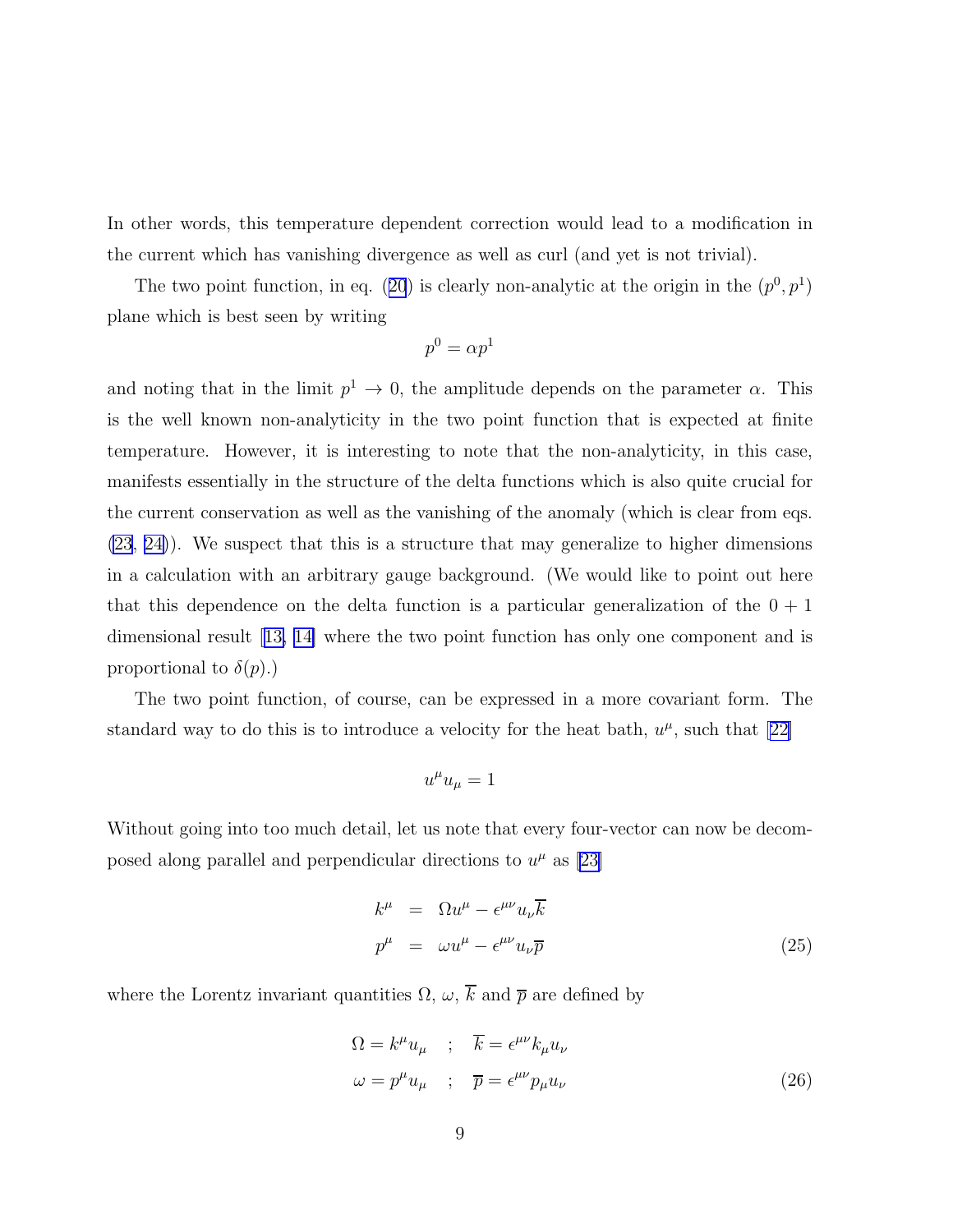<span id="page-9-0"></span>We can also define the component of the velocity four-vector perpendicular to  $p^{\mu}$  as

$$
\overline{u}^{\mu}(p) = u^{\mu} - \frac{\omega}{\overline{p}} \epsilon^{\mu\nu} u_{\nu}
$$
\n(27)

The calculation of the two point function can be easily carried out in terms of these variables and the temperature dependent correction has the form

$$
i\Gamma^{\mu\nu(\beta)}(\omega,\overline{p}) = (\delta(\omega-\overline{p}) + \delta(\omega+\overline{p}))\,\overline{u}^{\mu}(p)\overline{u}^{\nu}(-p)\overline{I}_2
$$
\n(28)

where

$$
\overline{I}_2 = \frac{(2ie\pi)^2}{2} \int \frac{d\overline{k}}{(2\pi)^2} \epsilon(\overline{k})\epsilon(\overline{k} + \overline{p}) \left[ n(|\overline{k}|) + n(|\overline{k} + \overline{p}|) - 2n(|\overline{k}|)n(|\overline{k} + \overline{p}|) \right]
$$
(29)

This single tensor structure indeed generates the two independent structures noted in [\(20\)](#page-7-0) and, in fact, reduces to them in the rest frame of the heat bath for which  $u^{\mu} = (1,0)$ . We also note here that the transversality of the two point function follows trivially from the fact that  $\overline{u}^{\mu}(p)$  is transverse to  $p^{\mu}$ . The vanishing of the curl, however, does not follow from the transversality of  $\overline{u}^{\mu}$ ; rather, it is a consequence of the delta function structure of the two point function. (Note also that, in addition to the delta functions being non-analytic,  $\overline{u}^{\mu}$  also depends on the direction along which we approach the origin.)

Once we have a covariant expression for the temperature dependent correction to the two point function, we can easily write the additional quadratic term that would be generated at finite temperature in the effective action,

$$
\Gamma_2^{(\beta)} = \frac{1}{2!} \int \frac{d\omega d\overline{p}}{(2\pi)^2} A_{\mu}(p) (i\Gamma^{\mu\nu(\beta)}) A_{\nu}(-p)
$$
  

$$
= \frac{1}{2!} \int \frac{d\omega d\overline{p}}{(2\pi)^2} (\overline{u} \cdot A)(p) (\overline{u} \cdot A)(-p) \overline{I}_2 (\delta(\omega - \overline{p}) + \delta(\omega + \overline{p}))
$$
(30)

As is obvious, this action is highly nonlocal although it does not have the non-extensive structure found in the  $0 + 1$  dimensional model. It is not obvious to us, at this point, whether the non-extensive structure is a special feature in odd space-time dimensions or simply an accidental feature of the 0+1 dimensional model. We would also like to comment here that the structure of the quadratic term in (30) is manifestly gauge invariant because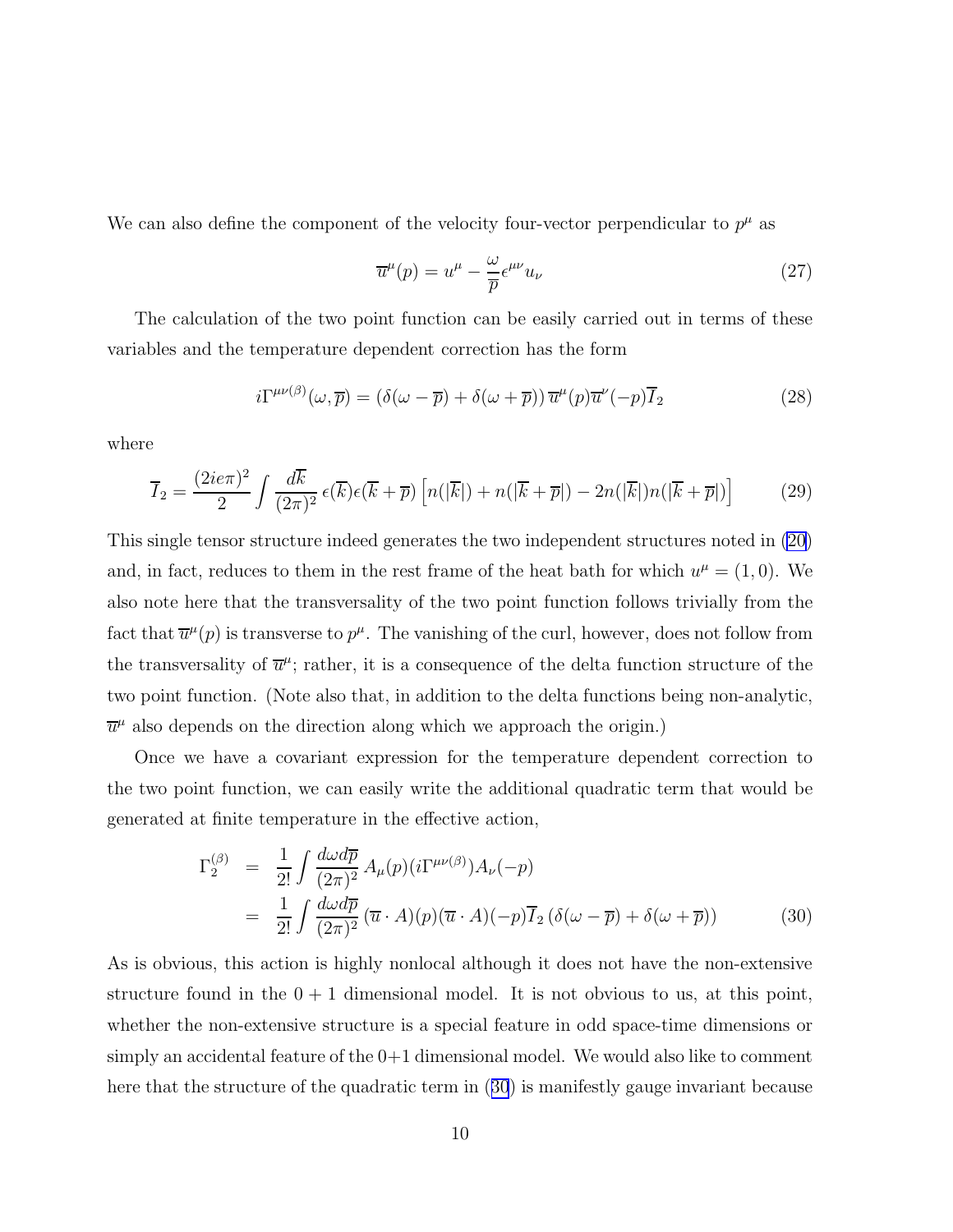<span id="page-10-0"></span>of the transversality of  $\overline{u}^{\mu}$ . While it is not obvious, it can be easily checked that the same structure is also invariant for non-Abelian gauge fields which may be an interesting thing to note for generalizations to non-Abelian theories in higher dimensions.

## 4 Higher Point Functions:

The general proof of section 2 would seem to suggest that the quadratic term is all the correction that temperature would induce in the effective action. However, as we have pointed out earlier, there are often subtleties that arise at finite temperature. As a result, it is always useful to check explicitly for such possibilities. In what follows, we would, therefore, like to check explicitly if the 3-point and the 4-point functions, for example, continue to vanish at finite temperature.

The calculation of the 3-point function is only slightly more difficult than the two point function. In this case, the amplitude involves evaluating two Feynman diagrams. If we denote the two independent external momenta by  $p$  and  $q$ , then, the two independent diagrams would correspond to exchanging  $p \leftrightarrow q$  (of course, with the appropriate interchange of the tensor indices). The 3-point function has the structure

$$
i\Gamma^{\mu\nu\lambda}(p,q) = -e^3 \int \frac{d^2k}{(2\pi)^2} \left[ \left( k_+^{\mu}(k+p)_+^{\nu}(k+p+q)_+^{\lambda} + k_-^{\mu}(k+p)_-^{\nu}(k+p+q)_-^{\lambda} \right) \times \left( \frac{1}{k^2} + 2i\pi n(|k^0|) \delta(k^2) \right) \left( \frac{1}{(k+p)^2} + 2i\pi n(|k^0+p^0|) \delta((k+p)^2) \right) \right] (31)
$$

$$
\times \left( \frac{1}{(k+p+q)^2} + 2i\pi n(|k^0+p^0+q^0|) \delta((k+p+q)^2) \right) + (p, \nu \leftrightarrow q, \lambda)
$$

where we have used the definitions in  $(19)$ . Once again, we can easily see that the temperature dependent corrections have only two independent structures, the ones with an even number of space-like indices (they are equal) and the ones with an odd number of space-like indices (which are also equal). The two independent structures can be evaluated to have the simple forms

$$
i\Gamma^{000(\beta)}(p,q) = (\delta(p_-)\delta(q_-) + \delta(p_+)\delta(q_+)) I_3
$$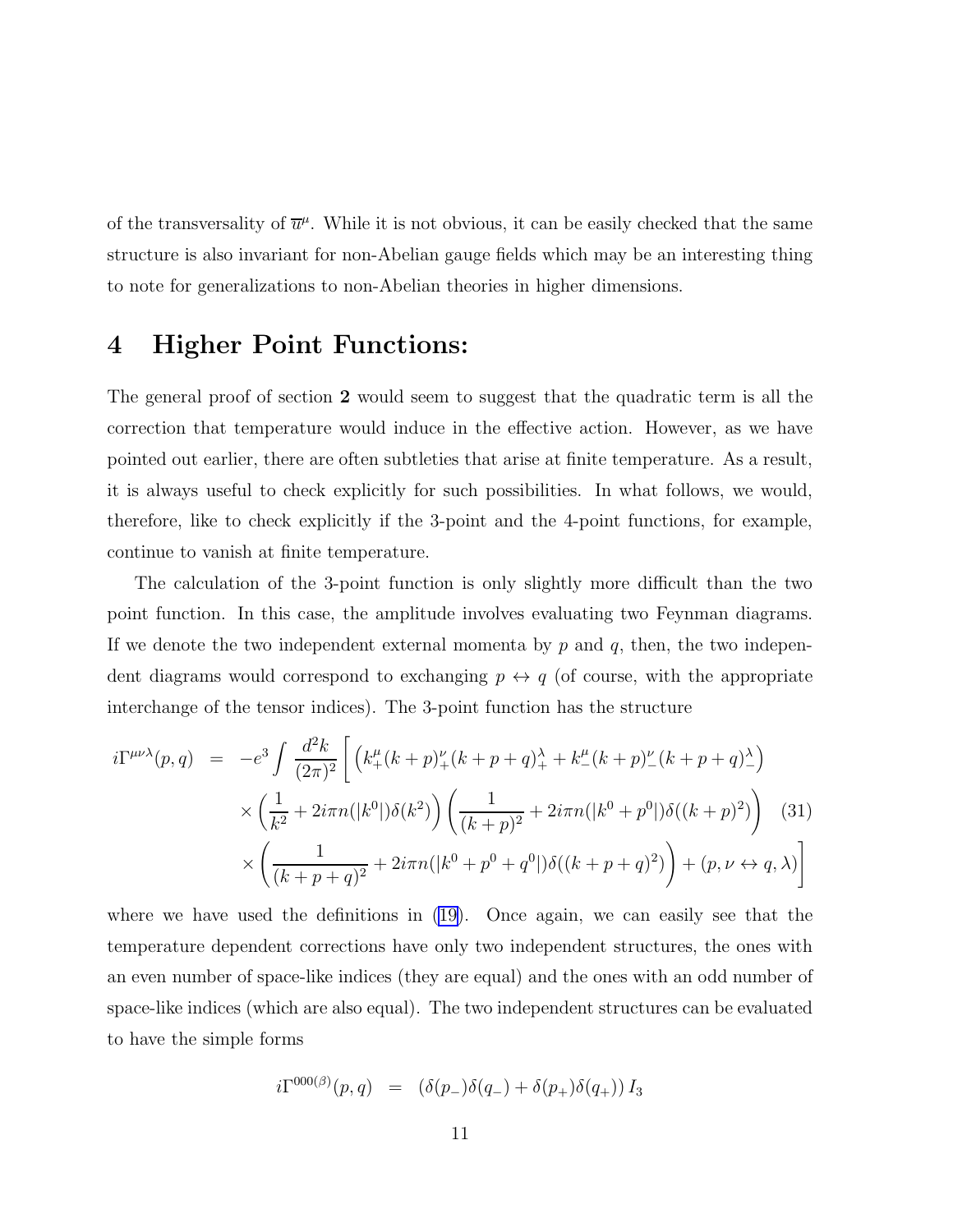$$
i\Gamma^{001(\beta)}(p,q) = (\delta(p_-)\delta(q_-) - \delta(p_+)\delta(q_+)) I_3 \tag{32}
$$

where

$$
I_3(p,q) = \frac{(2ie\pi)^3}{2^2} \int \frac{dk^1}{(2\pi)^2} \left[ \epsilon(k^1)\epsilon(k^1+p^1)\epsilon(k^1+p^1+q^1) \right.
$$
  
 
$$
\times \left\{ -\left( n(|k^1|) + n(|k^1+p^1|) + n(|k^1+p^1+q^1|) \right) \right.
$$
  
 
$$
+ 2\left( n(|k^1|)n(|k^1+p^1|) + n(|k^1|)n(|k^1+p^1+q^1|) \right. \\ \left. + n(|k^1+p^1|)n(|k^1+p^1+q^1|) \right)
$$
  
 
$$
-4n(|k^1|)n(|k^1+p^1|)n(|k^1+p^1+q^1|) + (p \leftrightarrow q) \right]
$$
(33)

With an appropriate change of variables, it is easy to see that  $I_3$  vanishes because of the anti-symmetry of an odd number of alternating step functions. (Namely, the two diagrams exactly cancel each other.) In fact, one can show, in general, that all the oddpoint functions vanish because of charge conjugation invariance in the theory. Namely, the Lagrangian density in([3\)](#page-4-0) is invariant under

$$
\psi \to \eta C \,\overline{\psi}^T; \quad A_{\mu} \to -A_{\mu}
$$

where  $\eta$  is a phase and C represents the charge conjugation matrix. This invariance requires that the effective action can only depend on an even number of  $A_\mu$  fields. However, in spite of this general result, we went through the explicit calculation to show the generalization of the structure of the two point function to the case of the three point function. (Had the three point function not vanished, transversality as well as vanishing anomaly would have required the structure to be a generalization of the two point function in the formin  $(32)$  $(32)$  $(32)$ .)

Let us next turn to the 4-point function. This is much more involved than the 3-point function. Furthermore, there are now six diagrams to be evaluated. However, each of them has the generic form  $(p, q \text{ and } r \text{ are the independent external momenta)$ 

$$
= -e^4 \int \frac{d^2k}{(2\pi)^2} \left[ \left\{ k_+^{\mu} (k+p)_+^{\nu} (k+p+q)_+^{\lambda} (k+p+q+r)_+^{\rho} \right\} \right]
$$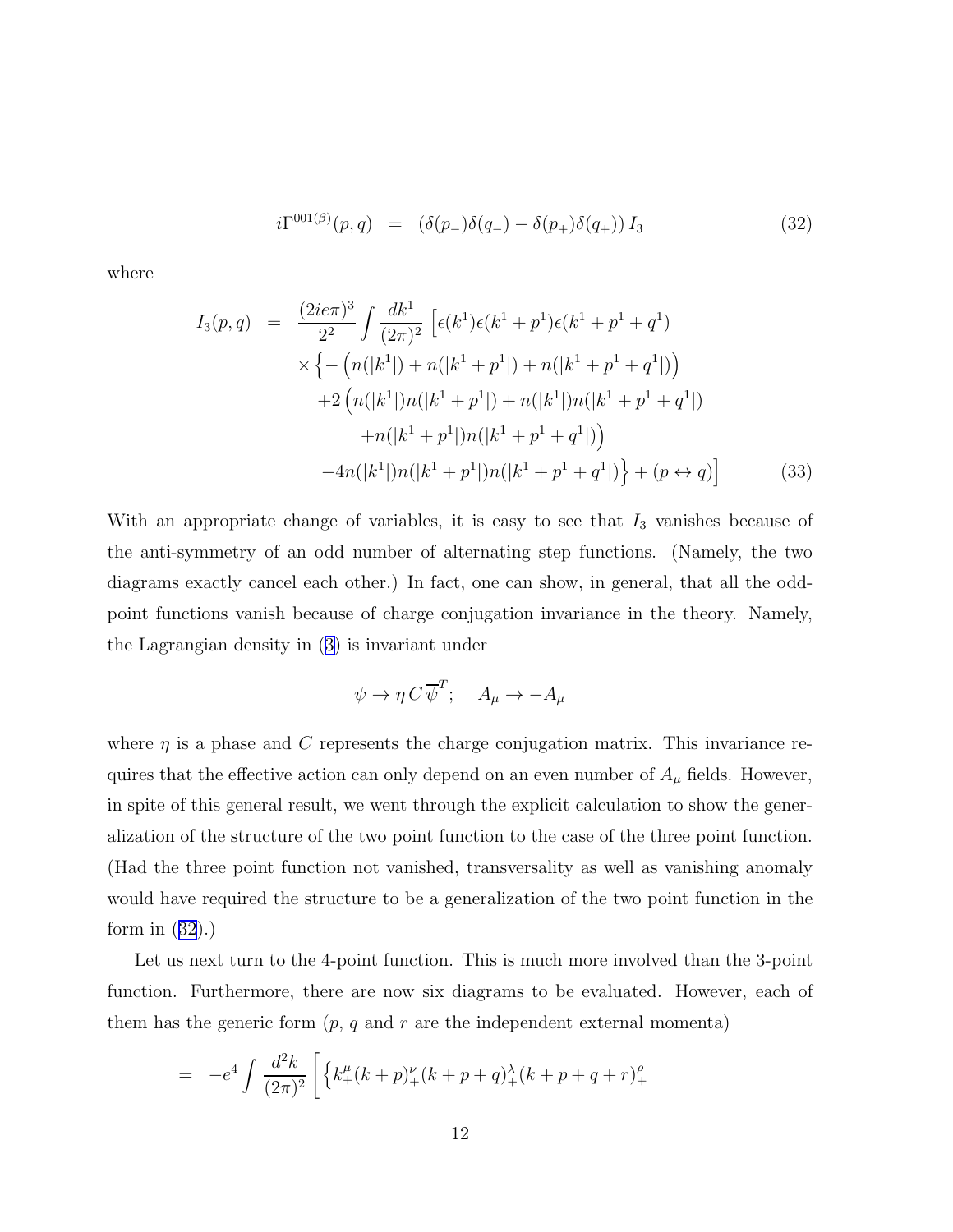$$
+k_{-}^{\mu}(k+p)\zeta(k+p+q)\zeta(k+p+q+p)\zeta
$$
  

$$
\times \left(\frac{1}{k^{2}}+2i\pi n(|k^{0}|)\delta(k^{2})\right)\left(\frac{1}{(k+p)^{2}}+2i\pi n(|k^{0}+p^{0}|)\delta((k+p)^{2})\right)
$$
  

$$
\times \left(\frac{1}{(k+p+q)^{2}}+2i\pi n(|k^{0}+p^{0}+q^{0}|)\delta((k+p+q)^{2})\right)
$$
  

$$
\times \left(\frac{1}{(k+p+q+r)^{2}}+2i\pi n(|k^{0}+p^{0}+q^{0}+r^{0}|)\delta((k+p+q+r)^{2})\right)
$$

The calculation for the temperature dependent part is exactly similar to the two and the three point functions, but much more tedious. Adding all the six diagrams, we find, again, that there are only two independent structures that arise. There are the ones with an even number of space-like indices (and they are all equal) and the other kind is for the ones with an odd number of space-like indices (which are again all equal) with the forms given by (with appropriate definitions given in [\(21](#page-7-0)))

$$
i\Gamma^{0000(\beta)}(p,q,r) = (\delta(p_-)\delta(q_-)\delta(r_-) + \delta(p_+)\delta(q_+)\delta(r_+)) I_4
$$
  

$$
i\Gamma^{0001(\beta)}(p,q,r) = (\delta(p_-)\delta(q_-)\delta(r_-) - \delta(p_+)\delta(q_+)\delta(r_+)) I_4
$$
 (34)

where

$$
I_4(p,q,r) = \frac{(2ie\pi)^4}{2^3} \int \frac{dk^1}{(2\pi)^2} \left[ \epsilon(k^1)\epsilon(k^1+p^1)\epsilon(k^1+p^1+q^1)\epsilon(k^1+p^1+q^1+r^1) \right.
$$
  
\n
$$
\times \left\{ n(|k^1|) + n(|k^1+p^1|) + n(k^1+p^1+q^1|) + n(|k^1+p^1+q^1+r^1|) \right\}
$$
  
\n
$$
-2 \left( n(|k^1|)n(|k^1+p^1|) + \text{all quadratic permutations} \right)
$$
  
\n
$$
+4 \left( n(|k^1|)n(|k^1+p^1|)n(|k^1+p^1+q^1|) + \text{all cubic permutations} \right)
$$
  
\n
$$
-8n(|k^1|)n(|k^1+p^1|)n(|k^1+p^1+q^1|)n(|k^1+p^1+r^1|) \right\}
$$
  
\n
$$
+ \text{all permutations of } (p,q,r)] \tag{35}
$$

There are several things to note here. First of all, the 4-point function involves an even number of alternating step functions and, therefore, does not vanish unlike the three point function. However, from the structure in (34), it is clear that it is divergence free and does not contribute to the anomaly either. In fact, the structure is a generalization of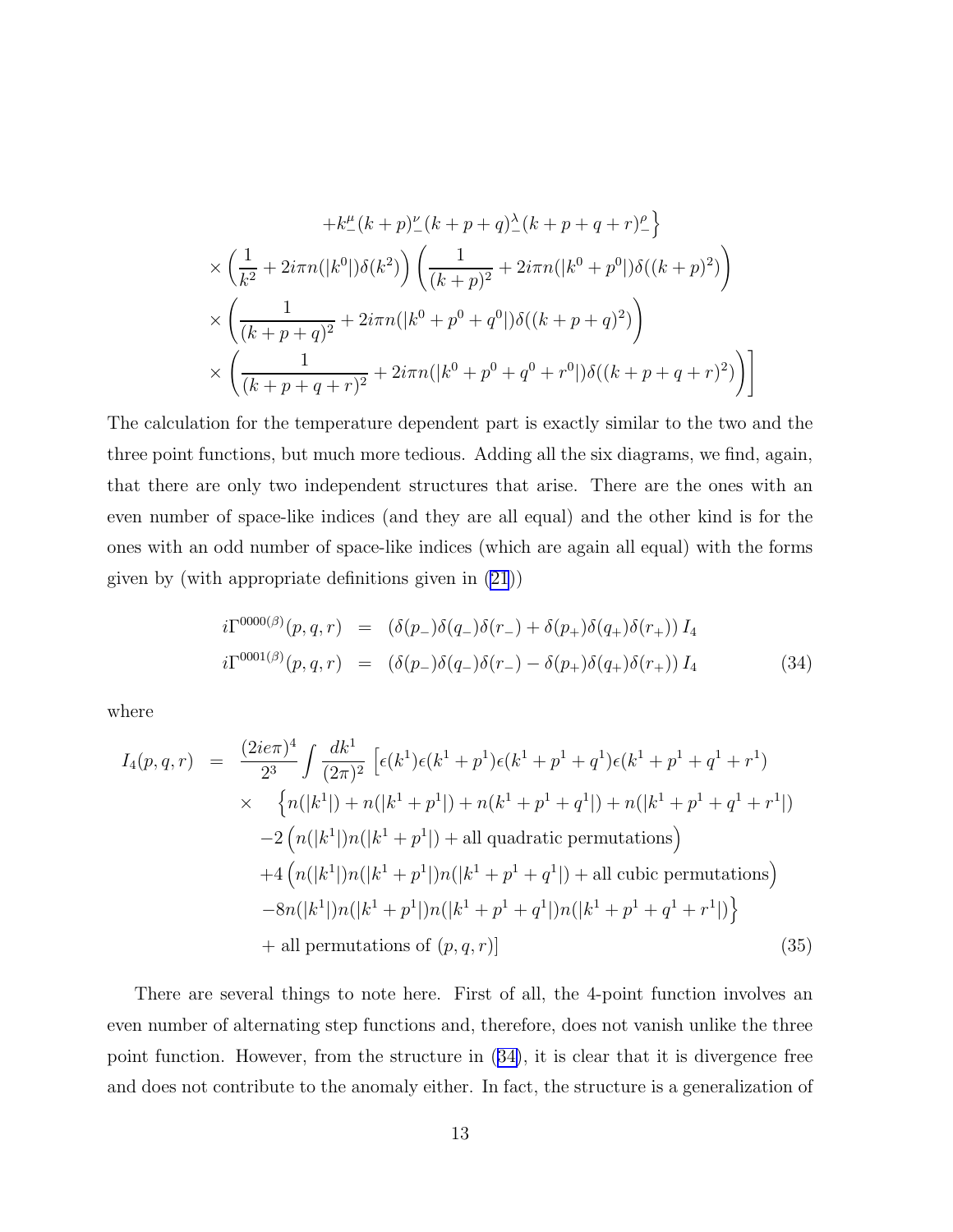<span id="page-13-0"></span>the two point and the three point functions in eqs.([20](#page-7-0)) and [\(32](#page-10-0)) respectively. The nonanalyticity continues to be present in the structure of the 4-point function. Furthermore, we can also write the 4-point function in a manifestly covariant form as in the case of the two point function. Let us identify

$$
p^{\mu} = p_1^{\mu}; \quad q^{\mu} = p_2^{\mu}; \quad r^{\mu} = p_3^{\mu}
$$
\n(36)

anddefine, as in eqs.  $(25, 26)$  $(25, 26)$  $(25, 26)$ ,

$$
p_i^{\mu} = \omega_i u^{\mu} - \epsilon^{\mu \nu} u_{\nu} \overline{p}_i \qquad i = 1, 2, 3 \tag{37}
$$

One can calculate the 4-point function with these variables and it takes the covariant form

$$
i\Gamma^{\mu\nu\lambda\rho(\beta)}(p,q,r) = (\delta(\omega_1 - \overline{p}_1)\delta(\omega_2 - \overline{p}_2)\delta(\omega_3 - \overline{p}_3) + \delta(\omega_1 + \overline{p}_1)\delta(\omega_2 + \overline{p}_2)\delta(\omega_3 + \overline{p}_3))
$$

$$
\times \overline{u}^{\mu}(p_1)\overline{u}^{\nu}(p_2)\overline{u}^{\lambda}(p_3)\overline{u}^{\rho}(-(p_1 + p_2 + p_3))\overline{I}_4
$$
(38)

with

$$
\overline{I}_4 = \frac{(2ie\pi)^4}{2^3} \int \frac{d\overline{k}}{(2\pi)^2} \left[ \epsilon(\overline{k})\epsilon(\overline{k} + \overline{p}_1)\epsilon(\overline{k} + \overline{p}_1 + \overline{p}_2)\epsilon(\overline{k} + \overline{p}_1 + \overline{p}_2 + \overline{p}_3) \right] \times \left\{ n(|\overline{k}|) + n(|\overline{k} + \overline{p}_1|) + \cdots \right.
$$
\n
$$
-2 \left( n(|\overline{k}|)n(|\overline{k} + \overline{p}_1|) + \text{all quadratic permutations} \right) \right.
$$
\n
$$
+4 \left( n(|\overline{k}|)n(|\overline{k} + \overline{p}_1|)n(|\overline{k} + \overline{p}_1 + \overline{p}_2|) + \text{all cubic permutations} \right) \right.
$$
\n
$$
-8n(|\overline{k}|)n(|\overline{k} + \overline{p}_1|)n(|\overline{k} + \overline{p}_1 + \overline{p}_2|)n(|\overline{k} + \overline{p}_1 + \overline{p}_2 + \overline{p}_3|) \right\}
$$
\n
$$
+ \text{all permutations of } (\overline{p}_1, \overline{p}_2, \overline{p}_3)] \tag{39}
$$

It is a little surprising that the 4-point function does not vanish while the general theorem in section 2 would imply so. The reason for the failure of the general theorem is not hard to see. At finite temperature, there are additional tensor structures available such as the velocity of the heat bath. Consequently, the expansion for the vector field in [\(7](#page-4-0)) is no longer the most general at finite temperature. In fact, one can write (Here  $\tilde{\sigma}$ and  $\phi$  are related to  $\sigma$  and  $\phi$  in a nontrivial way.)

$$
A_{\mu} = \frac{1}{e} (\partial_{\mu} \sigma + \epsilon_{\mu\nu} \partial^{\nu} \phi + u_{\mu} \tilde{\sigma} + \epsilon_{\mu\nu} u^{\nu} \tilde{\phi})
$$
(40)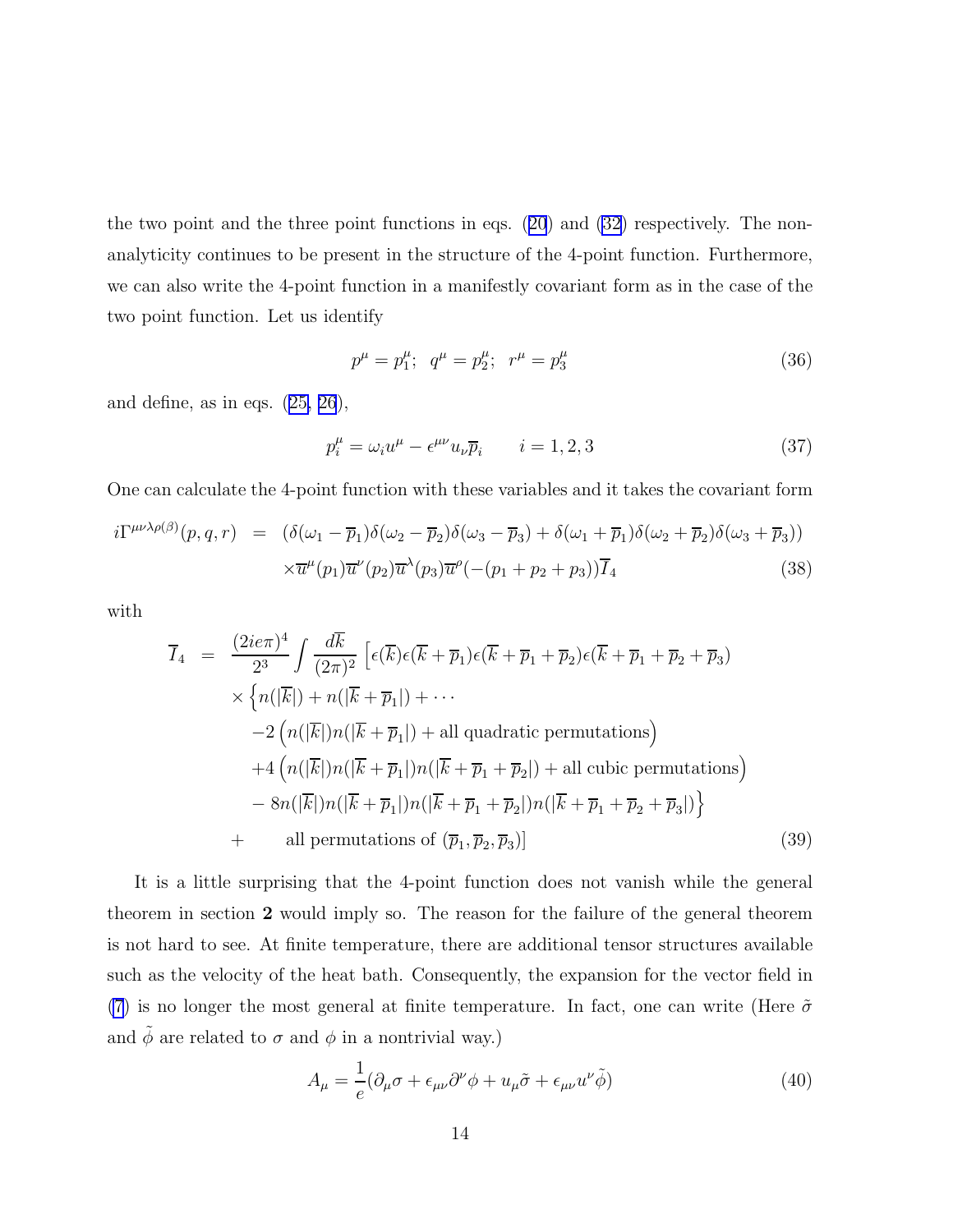The simplifications noted in section 2 do not go through in the presence of these additional terms and hence the general theorem fails. (There are many ways to see that velocity dependent terms can arise in the expansion at finite temperature. The simplest, probably, is to recall that, at finite temperature, there are, in general, more than one independent transverse projection operators and some of them depend on the velocity of the heat bath.) Yet, another way of saying this is to note that we can decompose the velocity four-vector along the parallel and perpendicular directions with respect to the momenta and hence can rewrite the expansion also in a generalized form of [\(7](#page-4-0)). However, such a decomposition involves singular inverses which invalidate the cyclicity property used in [\(17](#page-6-0)) to set the higher order terms to zero in the general proof.

It is clear, therefore, that unlike at zero temperature, the higher order terms do not vanish at finite temperature. This is very much like the behavior of the  $0+1$  dimensional theory[[6, 13, 14\]](#page-19-0) where, at zero temperature, the effective action is only linear in the external field while, in the presence of a heat bath, interactions to all orders are generated. Here, however, we have the simplification that only even amplitudes are non vanishing. Furthermore, the dependence on the delta functions is a very particular generalization of the  $0 + 1$  dimensional result [\[13, 14](#page-19-0)] where the n-point function is proportional to  $\delta(p_1)\delta(p_2)\cdots\delta(p_{n-1})$  and is a simple consequence of gauge invariance alone. From the calculations presented so far (as well as from the requirement of vanishing divergence and curl), the structure of the temperature dependent corrections to the higher point functions is quite clear. The covariant form of the 2n-point function can be written as follows. Let  $p_1, p_2, \dots, p_{2n-1}$  denote the independent external momenta. Then, with the generalization of the decomposition given in  $(37)$ , we can write the 2*n*-point function as

$$
i\Gamma^{\mu_1\cdots\mu_{2n}}(p_1,\dots,p_{2n-1}) = \left\{ \left( \delta(\omega_1 - \overline{p}_1) \cdots \delta(\omega_{2n-1} - \overline{p}_{2n-1}) + \delta(\omega_1 + \overline{p}_1) \cdots \delta(\omega_{2n-1} + \overline{p}_{2n-1}) \right) \right\}
$$

$$
\times \overline{u}^{\mu_1}(p_1) \cdots \overline{u}^{\mu_{2n}}(-(p_1 + \cdots + p_{2n-1})) \overline{I}_{2n} \qquad (41)
$$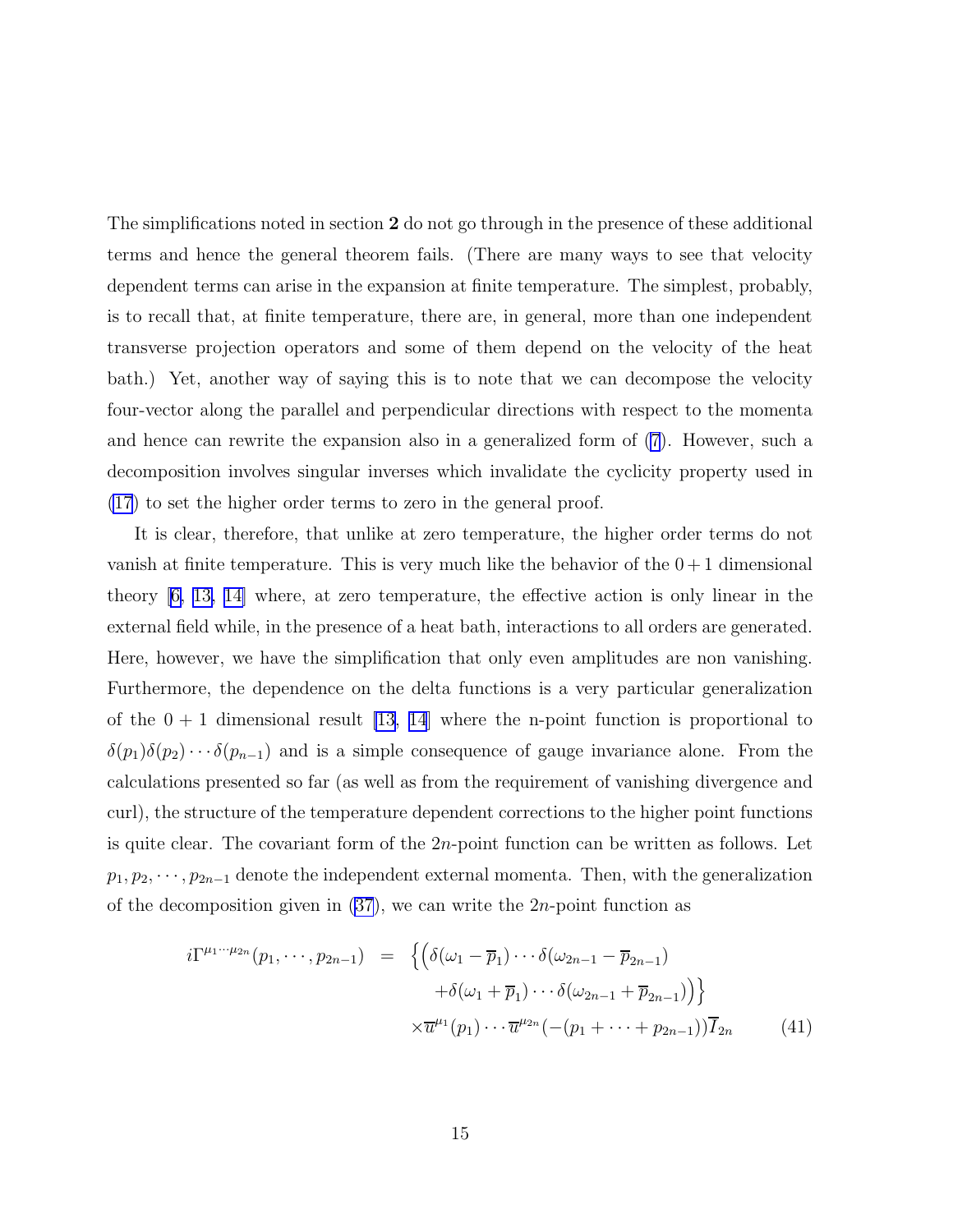<span id="page-15-0"></span>where

$$
\overline{I}_{2n} = \frac{(2ie\pi)^{2n}}{2^{2n-1}} \int \frac{d\overline{k}}{(2\pi)^2} \left[ \epsilon(\overline{k})\epsilon(\overline{k} + \overline{p}_1) \cdots \epsilon(\overline{k} + \cdots + \overline{p}_{2n-1}) \right. \times \left\{ n(|\overline{k}|) + \cdots + n(|\overline{k} + \cdots + \overline{p}_{2n-1}|) \right. \left. - 2\left( n(|\overline{k}|)n(|\overline{k} + \overline{p}_1|) + \text{all quadratic permutations} \right) \right. \left. + 4\left( n(|\overline{k}|)n(|\overline{k} + \overline{p}_1|)n(|\overline{k} + \overline{p}_1 + \overline{p}_2|) + \text{all cubic permutations} \right) \right. \left. + \cdots \right. \left. - 2^{2n-1}n(|\overline{k}|) \cdots n(|\overline{k} + \cdots + \overline{p}_{2n-1}|) \right\} \left. + \text{all permutations of } (\overline{p}_1, \cdots, \overline{p}_{2n-1}) \right] \tag{42}
$$

Thus, collecting all terms, we can write the full effective action at finite temperature to be

$$
\Gamma[A] = \Gamma^{(0)}[A] + \sum_{n=1}^{\infty} \Gamma_{2n}^{(\beta)}[A]
$$
\n(43)

where

$$
\Gamma_{2n}^{(\beta)} = \frac{1}{2n!} \int \frac{d\omega_1 d\overline{p}_1}{(2\pi)^2} \cdots \frac{d\omega_{2n-1} d\overline{p}_{2n-1}}{(2\pi)^2} (\overline{u} \cdot A)(p_1) \cdots (\overline{u} \cdot A)(-(p_1 + \cdots + p_{2n-1}))
$$
  
 
$$
\times \overline{I}_{2n} \left( \delta(\omega_1 - \overline{p}_1) \cdots \delta(\omega_{2n-1} - \overline{p}_{2n-1}) + \delta(\omega_1 + \overline{p}_1) \cdots \delta(\omega_{2n-1} + \overline{p}_{2n-1}) \right) (44)
$$

and $\Gamma^{(0)}[A]$  is the effective action at zero temperature given in eq. ([12\)](#page-5-0).

This shows that, at finite temperature, the effective action has interactions to all even orders unlike the case at zero temperature. All these additional, temperature dependent terms, of course, do not change the current conservation as well as the anomaly of the theory. However, the presence of such terms raises the interesting possibility that, unlike at zero temperature, there may be finite temperature effects giving rise to two loop and higher loop contributions in the fundamental theory. In fact, such contributions will correspond to diagrams where two (or more) gauge fields are contracted in the effective action in (43, 44) (of course, we are assuming here that the gauge fields are dynamical). But, a little analysis would show that every such contraction would involve a factor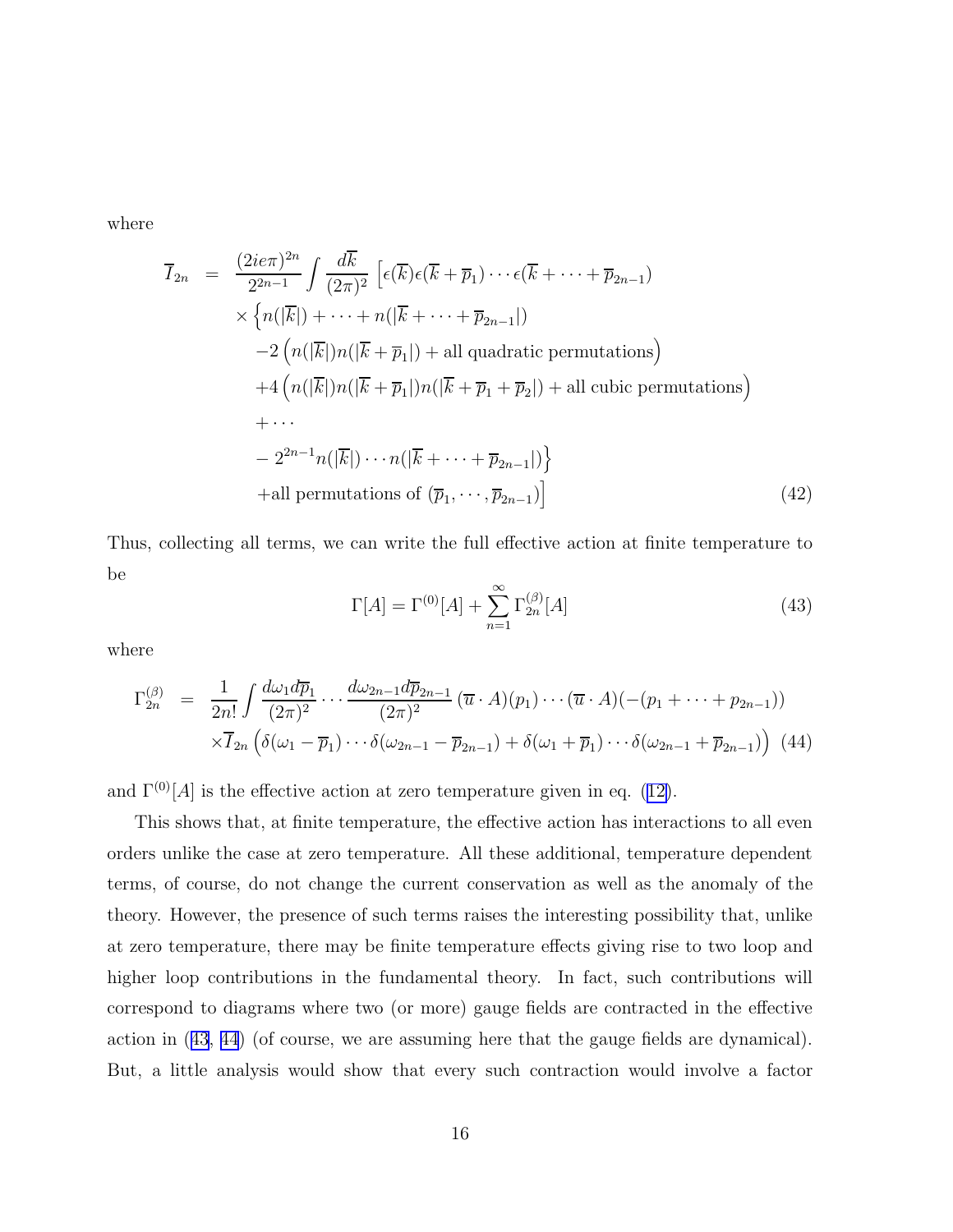(remembering the transversality of  $\overline{u}^{\mu}(p)$ )

$$
\overline{u}^{\mu}(p)D_{\mu\nu}(p)\overline{u}^{\nu}(-p)\delta(\omega \mp \overline{p}) = -\frac{1}{p^{2} - m^{2}}\overline{u}^{\mu}(p)\overline{u}_{\mu}(-p)\delta(\omega \mp \overline{p})
$$

$$
= -\frac{1}{p^{2} - m^{2}}\left(\frac{p^{2}}{\overline{p}^{2}}\right)\delta(\omega \mp \overline{p}) = 0 \qquad (45)
$$

Here  $D_{\mu\nu}(p)$  is the propagator for the gauge field,  $m^2 = e^2/\pi$  and we have used eq. [\(27\)](#page-9-0) in the final step. (As a side remark, we would like to point out that in  $1+1$  dimensions<sup>1</sup>,  $\overline{u}^{\mu} \overline{u}^{\nu}$  can be expressed in terms of the usual transverse projection operator as follows.

$$
\overline{u}^{\mu}(p)\overline{u}^{\nu}(-p) = -\frac{p^2}{\overline{p}^2} \left(\eta^{\mu\nu} - \frac{p^{\mu}p^{\nu}}{p^2}\right)
$$
\n(46)

This observation makes the derivation of the propagator rather simple.) This is quite interesting, for it says that, even though there are higher point functions present in the effective theory, all the radiative corrections in the fundamental theory are of order one loop. The consequence of this is that the temperature dependent, effective theory obtained in [\(43, 44](#page-15-0)) is purely classical – it cannot generate any quantum correction. This is interesting and is indeed quite unusual and, as is clear from (45), is a direct consequence of the specific dependence on delta functions which is also necessary to maintain the current conservation as well as the anomaly of the theory. This is indeed yet a new feature that finite temperature field theories can have. We also note from  $(45)$  that, for  $m = 0$ , such a contraction will not vanish. Consequently, in perturbation theory (where the photon does not have a mass), the higher loop contributions will not vanish individually. They would, in fact, be highly infrared singular. However, if the perturbation is summed to all orders, all such contributions would add upto zero as is clear from (45).

#### 5 Soluble Models:

As is well known[[15](#page-20-0), [21\]](#page-20-0), once the effective action for the fermion field in an external Abelian gauge background is known, various soluble models can be directly studied.

<sup>&</sup>lt;sup>1</sup>We thank Prof. J. Frenkel for this observation.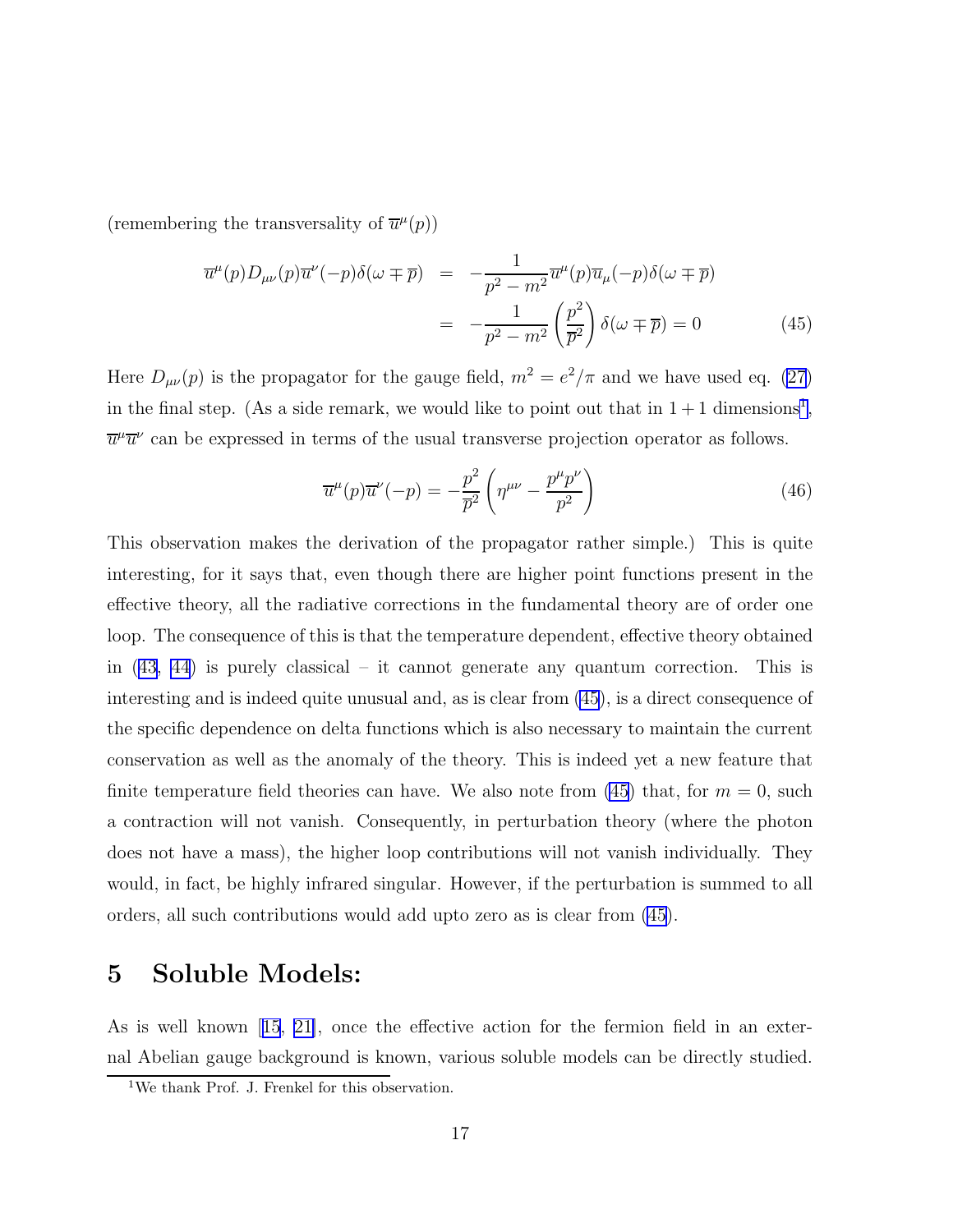Therefore, we will be rather brief in this section. First, let us recall that the Schwinger model[[24\]](#page-20-0) is defined by the Lagrangian density

$$
\mathcal{L} = -\frac{1}{4} F_{\mu\nu} F^{\mu\nu} + \overline{\psi} \gamma^{\mu} (i\partial_{\mu} - eA_{\mu}) \psi.
$$
 (47)

It is clear, therefore, that integrating out the fermions would lead to an effective action which is the sum of the kinetic term for the photons and the effective action derived in [\(43](#page-15-0)). Thus, the effective action, in addition to containing the mass term for the photon also contains now the additional interactions whose properties we have already discussed.

Thegeneral model, in  $1 + 1$  dimensions, [[16, 17](#page-20-0), [18\]](#page-20-0) is described by the Lagrangian density

$$
\mathcal{L} = -\frac{1}{4} F_{\mu\nu} F^{\mu\nu} + \overline{\psi} \gamma^{\mu} (i\partial_{\mu} - e(1 + r\gamma_5) A_{\mu}) \psi.
$$
 (48)

Here  $r$  is an arbitrary parameter and this model is known to reduce to various soluble models under different limits and reductions. We note that if we define a new gauge field as

$$
B^{\mu} = (\eta^{\mu\nu} + r\epsilon^{\mu\nu})A_{\nu}
$$
\n(49)

then, using the two dimensional identities in([4\)](#page-4-0), it is easy to show that the fermion part of the Lagrangian in (48) becomes identical to that for the Schwinger model, but in terms of the  $B_{\mu}$  field. We have already evaluated the effective action for this and so, expressing everything back in terms of the  $A_\mu$  field, we would have the effective action for the general model which then, would give the effective action for various soluble models at finite temperature under different limits and reductions[[25\]](#page-20-0). We would simply like to note here that for the gradient coupling model,

$$
A_{\mu} = \partial_{\mu}\phi
$$

namely, the gauge field can be identified with the gradient of a scalar. In such a case, however, it is clear that

$$
\overline{u}(p) \cdot A(p) = 0 \tag{50}
$$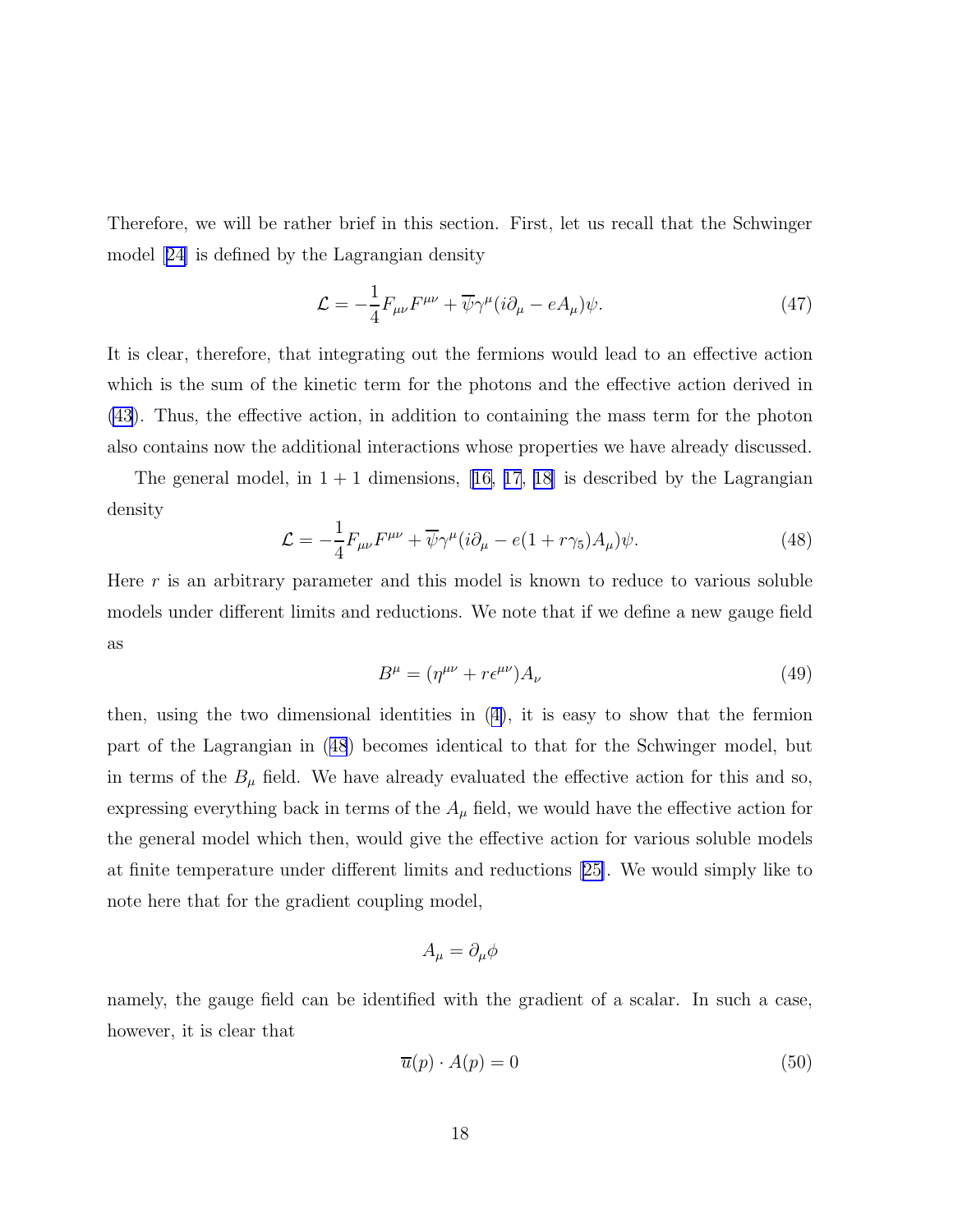Consequently, all the temperature dependent corrections to this model identically vanish and the zero temperature effective action is the full action (independent of the regularization used).

# 6 Conclusion

In this paper, we have studied, systematically, the effective action for  $1 + 1$  dimensional, massless fermions interacting with an external Abelian gauge field at finite temperature. While the naive expectation would be that only the two point function is corrected by temperature, we have calculated and shown that the effective action, in fact, contains interaction terms to all (even) orders. The exact form of the effective action is obtained and it is shown that these additional temperature dependent terms do not change the anomaly or the current conservation. The non-analytic structure of the effective action at finite temperature is pointed out. It is also pointed out that these temperature dependent terms in the effective action have a very specific structure which prevents them from generating any quantum mechanical correction. To the best of our knowledge, this is a new feature of field theories at finite temperature. The solubility of various two dimensional models is also briefly discussed. We hope that some of the features found here will help in the understanding of the structure of the effective action for a fermion interacting with an arbitrary gauge field in  $2 + 1$  dimensions. As a final comment, we would like to add that we have also calculated the physical, retarded Greens function[[1\]](#page-19-0) in this model. All the temperature dependent parts vanish which is consistent with our conclusion that these new terms in the finite temperature effective action cannot lead to any quantum correction[[26](#page-20-0)].

We would like to thank Profs. J. Frenkel and M. Gomes for many discussions. A.D. would like to thank the members of the Mathematical Physics Department of USP for hospitality where this work was done. A.D. is supported in part by US DOE Grant number DE-FG-02-91ER40685, NSF-INT-9602559 and FAPESP. A.J.S. is partially supported by CNPq (the National Research Council of Brazil).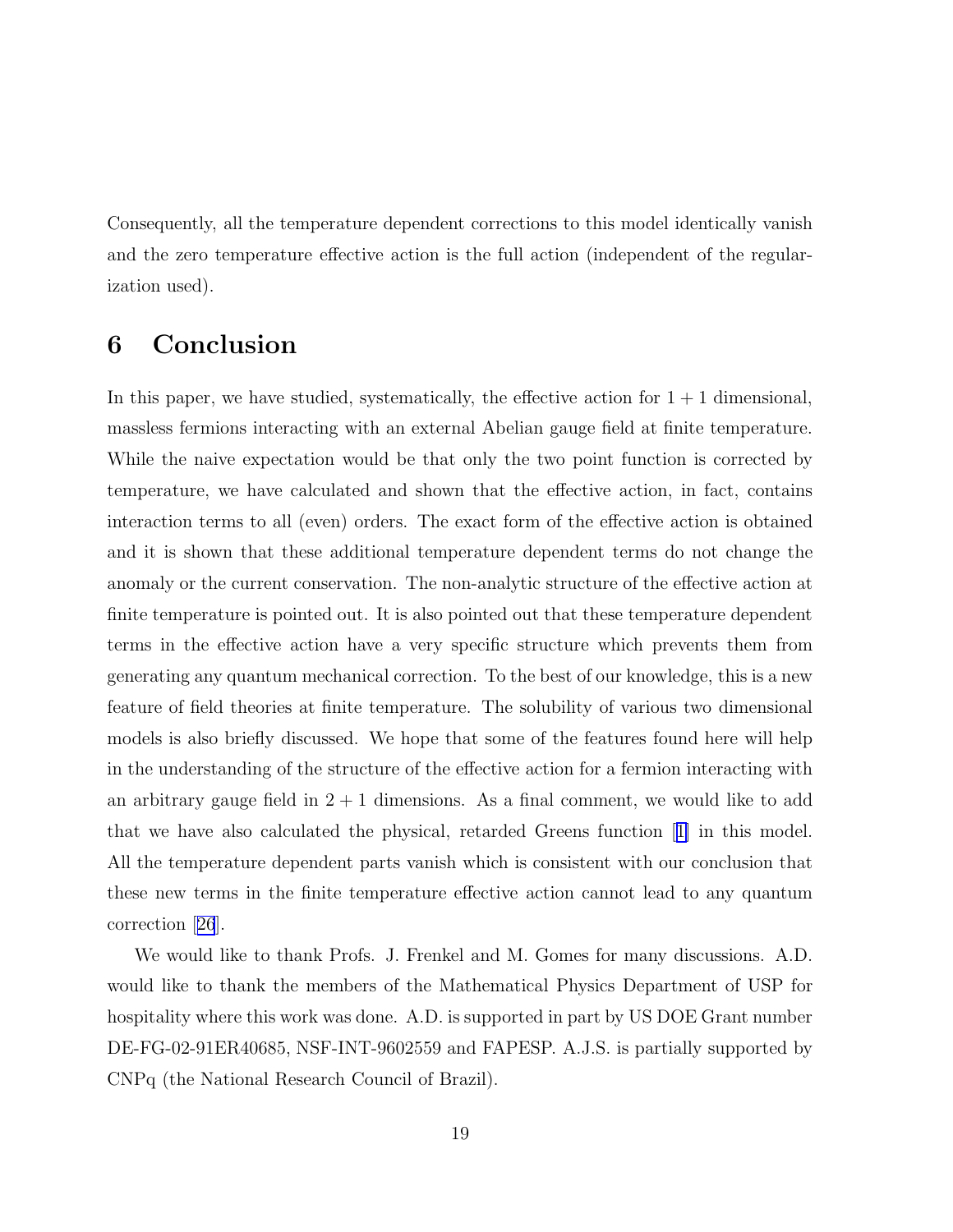# <span id="page-19-0"></span>References

- [1] A. Das, Finite Temperature Field Theory, World Scientific (1997).
- [2] H. A. Weldon, Phys. Rev. D28, 2007 (1983).
- [3] A. Das and M. Hott, Phys. Rev. D50, 6655 (1994).
- [4] H. A. Weldon, Phys. Rev. D47, 594 (1993).
- [5] P. F. Bedaque and A. Das, Phys. Rev. D47, 601 (1993).
- [6] G. Dunne, K. Lee and C. Lu, Phys. Rev. Lett. 78, 3434 (1997).
- [7] K. S. Babu, A. Das and P. Panigrahi, Phys. Rev. D36, 3725 (1987); A. Das and S. Panda, J. Phys. A25, L245 (1992).
- [8] I. Aitchison, C. S. Fosco and J. Zuk, Phys. Rev. D48, 5895 (1993); I. Aitchison and J. Zuk, Ann. Phys. 242, 77 (1995).
- [9] S. Deser, R. Jackiw and S. Templeton, Phys. Rev. Lett. 48, 975 (1982); S. Deser, R. Jackiw and S. Templeton, Ann. Phys. 140, 372 (1982).
- [10] S. Deser, L. Griguolo and D. Seminara, Phys. Rev. Lett. 79, 1976 (1997); S. Deser, L. Griguolo and D. Seminara, [hep-th/9712066](http://arxiv.org/abs/hep-th/9712066).
- [11] C. Fosco, G. Rossini and F. Schaposnik, Phys. Rev. Lett. 79, 1980 (1997); C. Fosco, G. Rossini and F. Schaposnik, Phys. Rev. D56, 6547 (1997).
- [12] I. Aitchison and C. Fosco, Phys. Rev. **D57**, 1171 (1998).
- [13] A. Das and G. Dunne, Phys. Rev. D57 (1998) 5023.
- [14] J. Barcelos-Neto and A. Das, [hep-th/9805204,](http://arxiv.org/abs/hep-th/9805204) to appear in Phys. Rev. D.